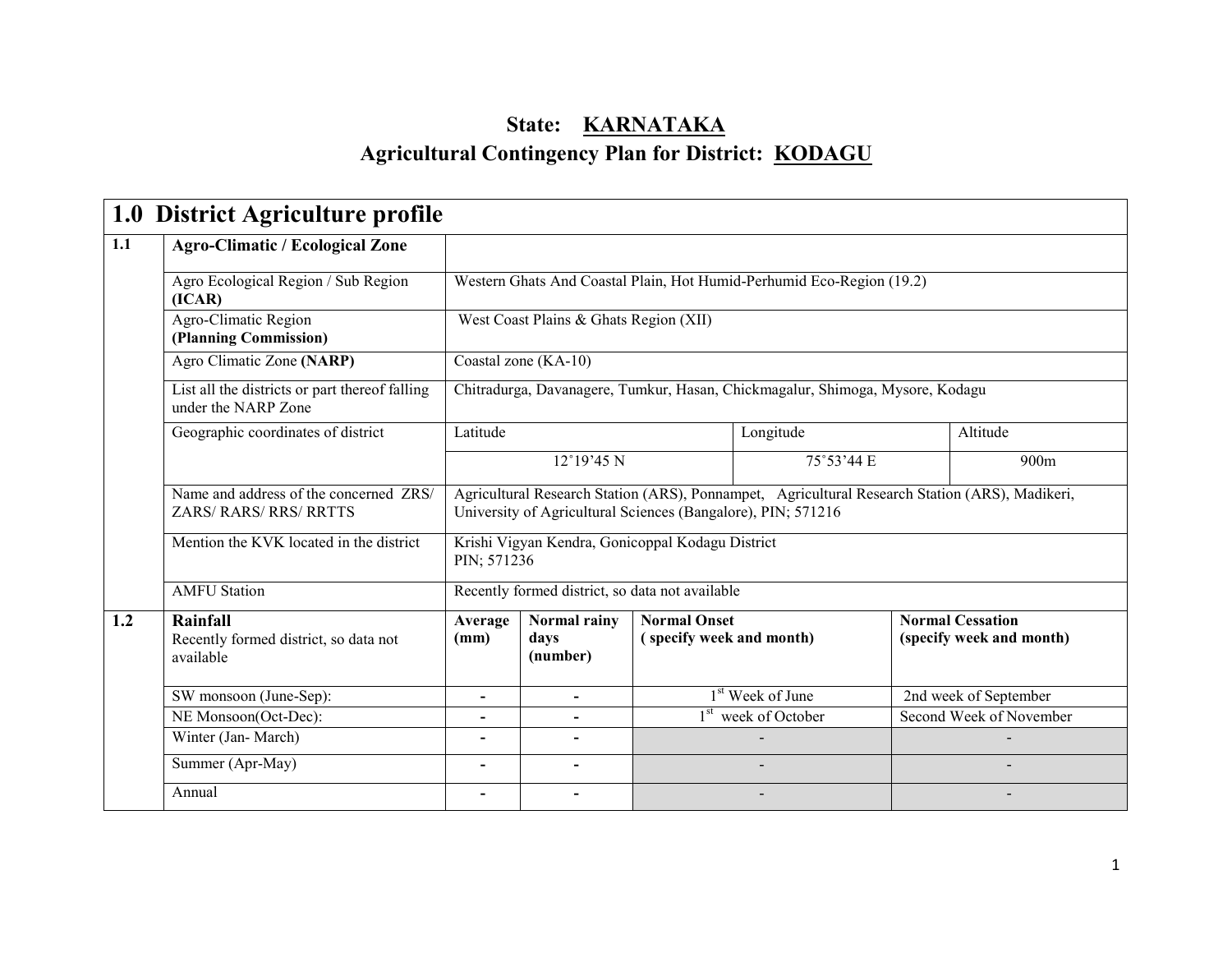| 1.3 | Land use<br>pattern of<br>the<br><b>district</b> (latest<br>statistics) | Geographical<br>area | Forest<br>area | Cultivable<br>area | Land under<br>non-<br>agricultural use | Permanent<br><i>pastures</i> | Cultivable<br>wasteland | Land<br>under<br>Misc.<br>tree<br>crops<br>and | <b>Barren</b> and<br>uncultivable<br>land | Current<br>fallows | Other<br>fallows |
|-----|-------------------------------------------------------------------------|----------------------|----------------|--------------------|----------------------------------------|------------------------------|-------------------------|------------------------------------------------|-------------------------------------------|--------------------|------------------|
|     |                                                                         |                      |                |                    |                                        |                              |                         | groves                                         |                                           |                    |                  |
|     | Area $(000'$ ha)                                                        | 410.7                | 134.597        | 167.352            | 23.961                                 | 14.774                       | 9.128                   | 23.452                                         | 31.010                                    | 2.738              |                  |

Source: DACNET-2007-08.

| 1.4 | <b>Major Soils</b>                    | Area ('000 ha) | Percent (%) of total geograhical area |
|-----|---------------------------------------|----------------|---------------------------------------|
|     | Recently formed district, so data not |                |                                       |
|     | available                             |                |                                       |
|     | Deep black soil                       | ٠              | $\overline{\phantom{0}}$              |
|     | Red clayey soils                      |                |                                       |
|     | Alluvial soils                        | $\blacksquare$ | $\blacksquare$                        |
|     | Sandy soils                           | $\blacksquare$ | $\overline{\phantom{0}}$              |
|     | Sandy loam soils                      | $\blacksquare$ | $\overline{\phantom{a}}$              |
|     | Lateritic soils & miscellaneous       |                |                                       |
| 1.5 | <b>Agricultural land use</b>          | Area ('000 ha) | Cropping intensity %                  |
|     |                                       |                |                                       |
|     | Net sown area                         |                |                                       |
|     | Area sown more than once              |                |                                       |
|     | Gross cropped area                    |                |                                       |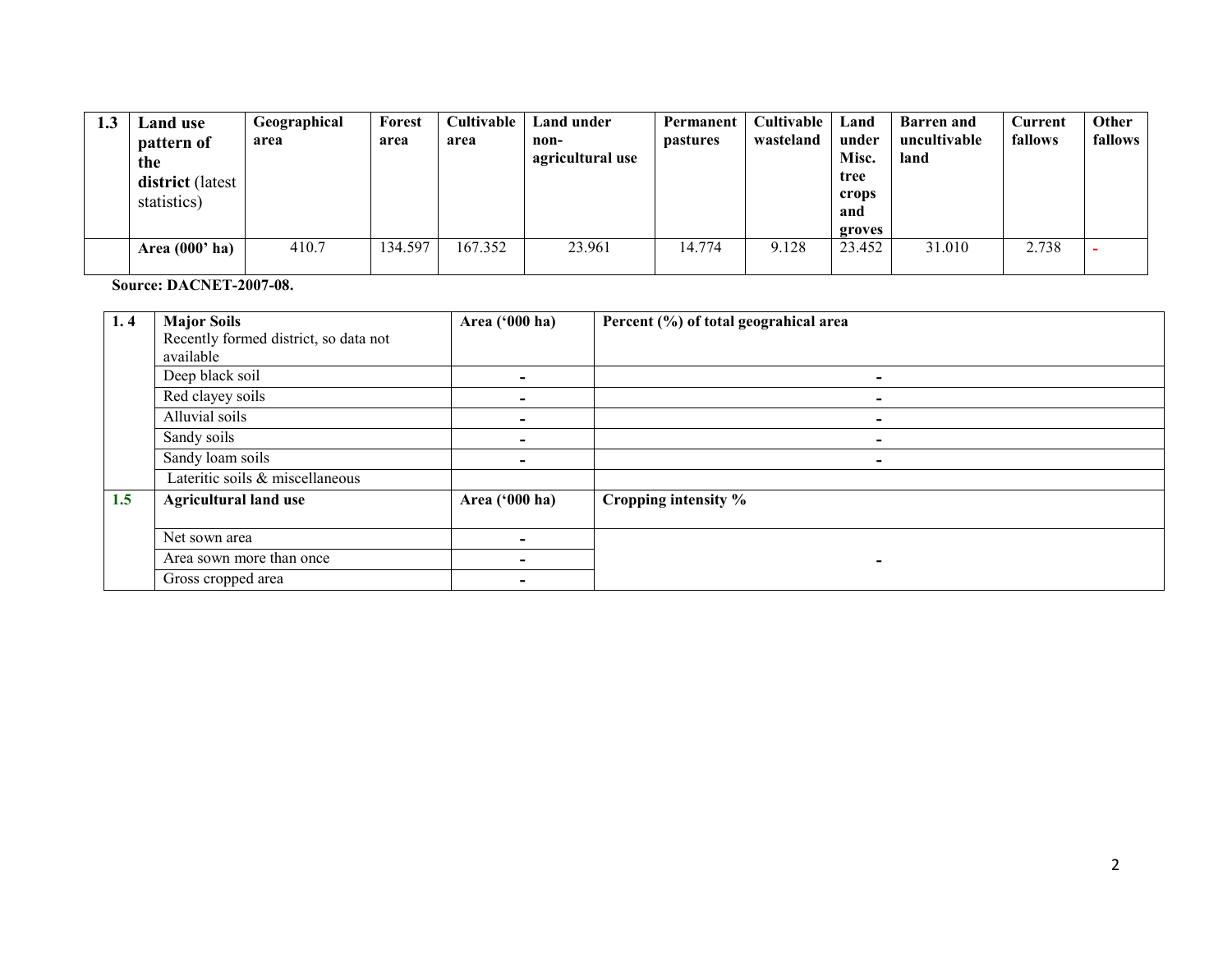| <b>Irrigation</b>                | Area ('000 ha)           | Percent (%) of total geographical area |                          |  |
|----------------------------------|--------------------------|----------------------------------------|--------------------------|--|
| Net irrigated area               | -                        |                                        | -                        |  |
| Gross irrigated area             |                          |                                        |                          |  |
| Rainfed area                     | $\overline{\phantom{0}}$ |                                        |                          |  |
| <b>Sources of Irrigation</b>     |                          | Area ('000 ha)                         | $%$ area                 |  |
| Canals                           | ۰                        | ۰                                      | ۰                        |  |
| Tanks                            |                          |                                        |                          |  |
| Open wells                       |                          |                                        |                          |  |
| Bore wells                       |                          |                                        |                          |  |
| Lift irrigation                  | -                        | $\overline{\phantom{0}}$               | $\overline{\phantom{0}}$ |  |
| Other sources(Reservoirs)        |                          |                                        |                          |  |
| Total                            |                          |                                        |                          |  |
| Pumpsets                         |                          |                                        |                          |  |
| Micro-irrigation                 |                          | $\overline{\phantom{0}}$               | ۰                        |  |
| Groundwater availability and use | No. of blocks            | $%$ area                               | <b>Quality of water</b>  |  |
| Over exploited                   | $\blacksquare$           |                                        |                          |  |
| Critical                         |                          |                                        |                          |  |
| Semi-critical                    | -                        | $\blacksquare$                         | $\overline{\phantom{0}}$ |  |
| Safe                             |                          |                                        |                          |  |
| Wastewater availability and use  |                          |                                        |                          |  |

\*over-exploited: groundwater utilization > 100%; critical: 90-100%; semi-critical: 70-90%; safe: <70%

### 1.7 Area under major field crops & horticulture etc.

| 1.7 | <b>Major Field Crops cultivated</b> | Area $(900ha)^*$                                                         |            |  |                  |              |         |
|-----|-------------------------------------|--------------------------------------------------------------------------|------------|--|------------------|--------------|---------|
|     |                                     | <b>Kharif</b><br>Rabi                                                    |            |  | Summer           | <b>Total</b> |         |
|     |                                     | <b>Rainfed</b><br><b>Rainfed</b><br><b>Irrigated</b><br><b>Irrigated</b> |            |  |                  |              |         |
|     | <b>Horticulture crops - Fruits</b>  |                                                                          | Total area |  | <b>Irrigated</b> |              | Rainfed |
|     | Banana                              |                                                                          | .483       |  | $\sim$           |              |         |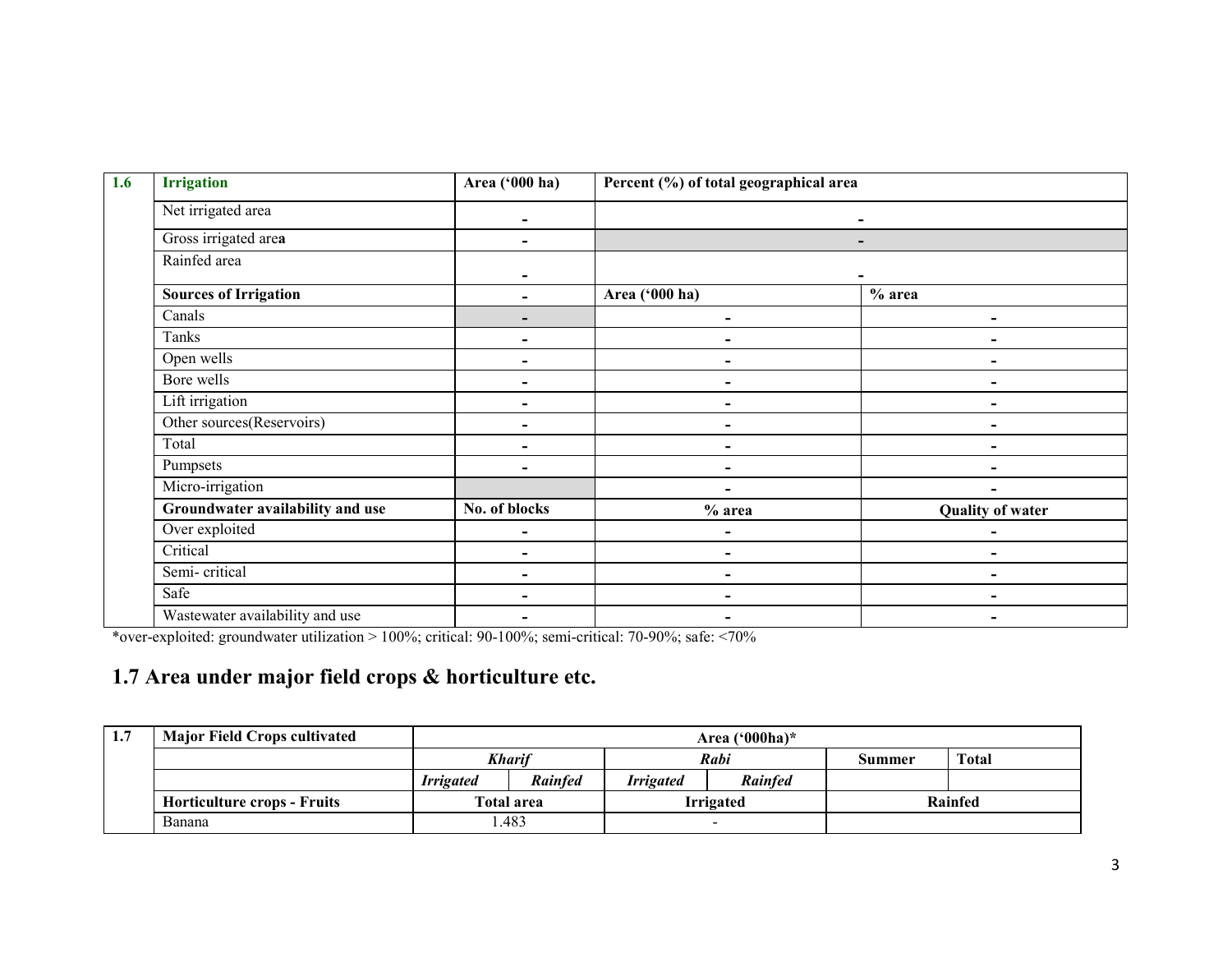| Citrus                                 | 1.122 |                  |         |
|----------------------------------------|-------|------------------|---------|
| Mango                                  | 0.104 |                  |         |
| Guava                                  | 0.072 |                  |         |
| Sapota                                 | 0.062 |                  |         |
| <b>Horticulture crops - Vegetables</b> |       | <b>Irrigated</b> | Rainfed |
| Sweet potato                           | 0.128 |                  |         |
| Knol-khol                              | 0.096 |                  |         |
| Potato                                 | 0.085 |                  |         |
| Tapoica                                | 0.047 |                  |         |
| Radish                                 | 0.034 |                  |         |

| <b>Medicinal and Aromatic crops</b> | <b>Total area</b> | <b>Irrigated</b> | Rainfed |
|-------------------------------------|-------------------|------------------|---------|
| <b>Plantation &amp; Spice crops</b> | <b>Total area</b> | <b>Irrigated</b> | Rainfed |
| Coffee                              | 103.325           |                  |         |
| Cardamum                            | 9.043             |                  |         |
| Pepper                              | 8.880             |                  |         |
| Areca nut                           | 2.994             |                  |         |
| Ginger                              | 2.729             |                  |         |
| <b>Flower crops</b>                 | <b>Total area</b> | <b>Irrigated</b> | Rainfed |
| Anthurium                           | 0.024             |                  |         |
| Total fodder crop area              |                   |                  |         |
| <b>Grazing land</b>                 |                   |                  |         |
| Sericulture etc                     |                   |                  |         |

Source: Department of Horticulture, Statistical wing, Lalbagh, Bangalore 2008-09

| 1.8  | Livestock        | <b>Number ('000)</b><br><b>DATA NOT AVAILABLE</b> |              |                           |
|------|------------------|---------------------------------------------------|--------------|---------------------------|
| 1.9  | <b>Poultry</b>   |                                                   |              |                           |
| 1.10 | <b>Fisheries</b> | Area (ha)                                         | Yield (t/ha) | <b>Production (tones)</b> |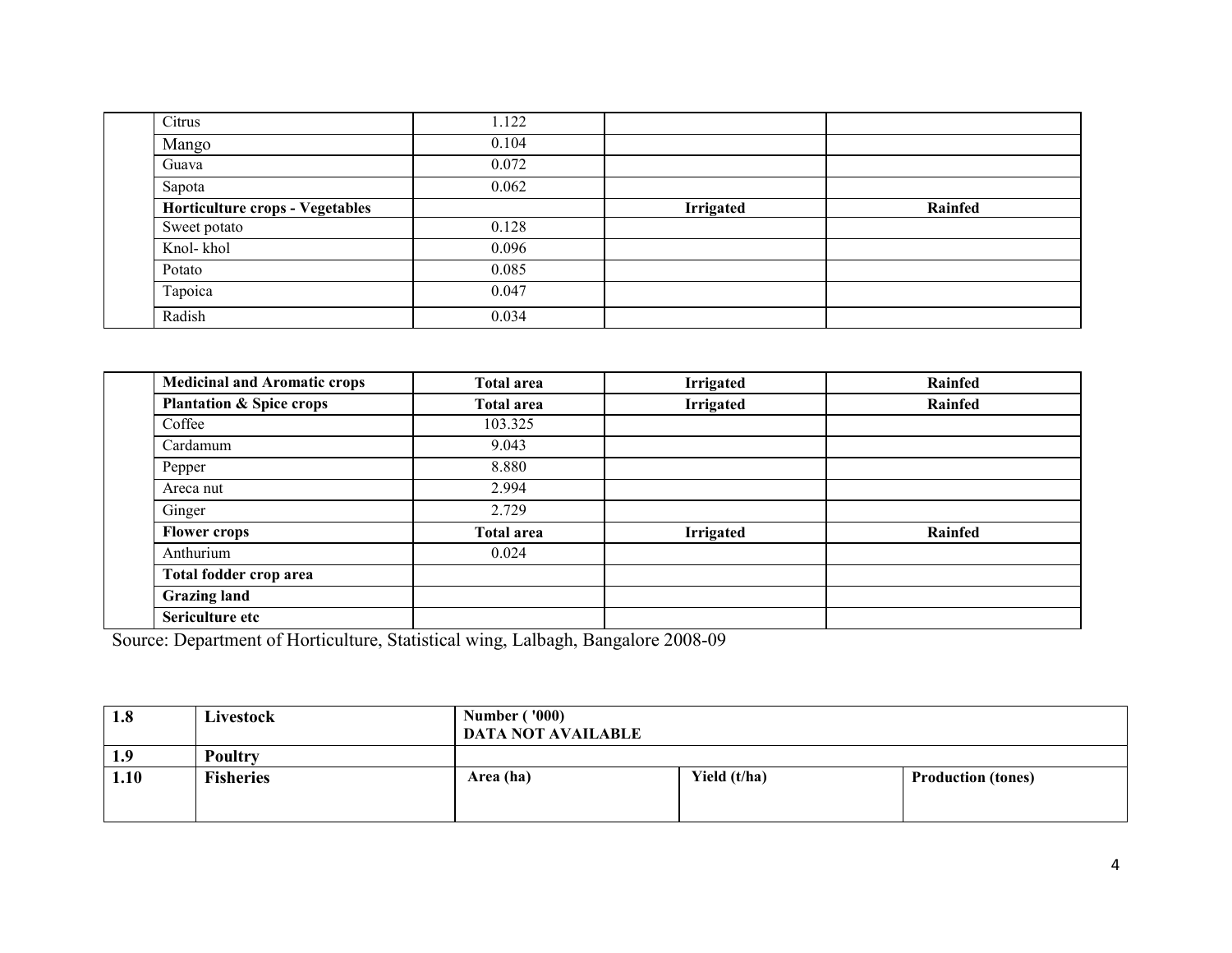| 1.11 | <b>Production and</b>                                |                       | <b>Kharif</b>           |                          | Rabi                     |                       | <b>Summer</b>           | <b>Total</b>          |                         |
|------|------------------------------------------------------|-----------------------|-------------------------|--------------------------|--------------------------|-----------------------|-------------------------|-----------------------|-------------------------|
|      | <b>Productivity of</b><br>major crops<br>$(2008-09)$ | Production<br>(000 t) | Productivity<br>(kg/ha) | Production<br>(000 t)    | Productivity<br>(kg/ha)  | Production<br>(000 t) | Productivity<br>(kg/ha) | Production<br>(000 t) | Productivity<br>(kg/ha) |
|      | Coffee                                               |                       | $\sim$                  |                          | -                        |                       | $\sim$                  | 106.410               | 1004                    |
|      | Cardamom                                             |                       | ۰.                      |                          |                          |                       | $\sim$                  | 0.542                 | 60                      |
|      | Pepper                                               |                       | ۰.                      | $\overline{\phantom{0}}$ | $\overline{\phantom{a}}$ |                       | $\sim$                  | 3.135                 | 350                     |
|      | Banana                                               |                       | -                       |                          |                          |                       | -                       | 39.075                | 26350                   |
|      | Areca nut                                            |                       |                         |                          |                          |                       |                         | 3.743                 | 1250                    |

| 1.12 | Sowing window for 5 | Coffee                            | Cardamom       | Pepper         | <b>Banana</b> | Arecanut    |
|------|---------------------|-----------------------------------|----------------|----------------|---------------|-------------|
|      | major crops         |                                   |                |                |               |             |
|      | (start and end of   |                                   |                |                |               |             |
|      | sowing period)      |                                   |                |                |               |             |
|      | Kharif-Rainfed      | June ( <i>Kharif</i> ) to August) | June to August | June to August | June to July  | May to June |
|      | Kharif-Irrigated    |                                   |                |                |               | August to   |
|      |                     |                                   |                |                |               | September   |
|      | Rabi-Rainfed        |                                   |                |                |               |             |
|      |                     |                                   |                |                |               |             |
|      | Rabi-Irrigated      |                                   |                |                |               |             |

| 1.13 | What is the major contingency the district is<br>prone to? (Tick mark and mention years if known<br>during the last 10 year period) | Regular | <b>Occasional</b> | <b>None</b> |
|------|-------------------------------------------------------------------------------------------------------------------------------------|---------|-------------------|-------------|
|      | Drought                                                                                                                             |         |                   |             |
|      | Flood                                                                                                                               |         |                   |             |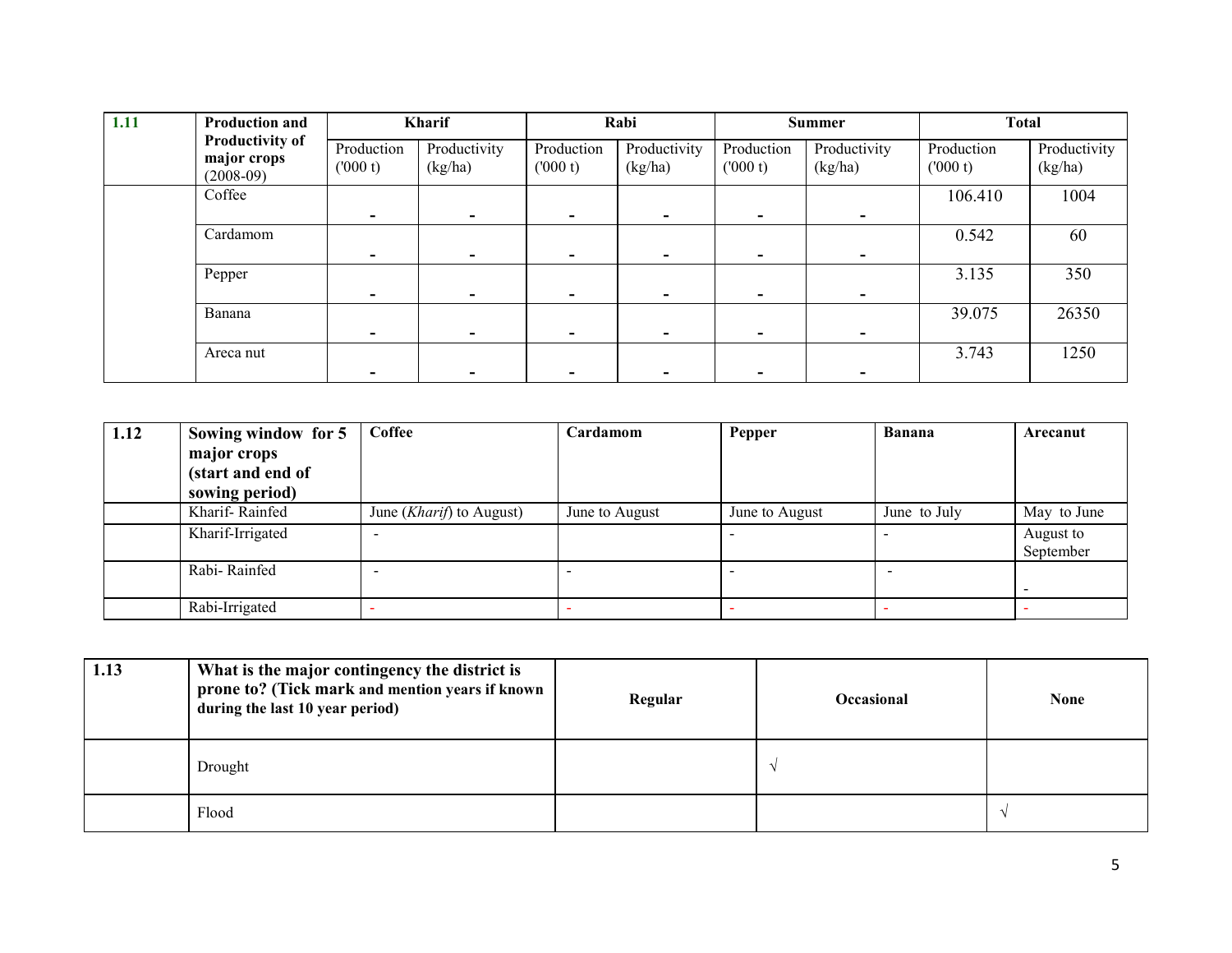| Cyclone                      |  |  |
|------------------------------|--|--|
| Hail storm                   |  |  |
| Heat wave                    |  |  |
| Cold wave                    |  |  |
| Frost                        |  |  |
| Sea water inundation         |  |  |
| Pests and diseases (specify) |  |  |

| 1.14 | <b>Include Digital maps</b><br>of the district for | Location map of district within State as Annexure I | Enclosed: Yes |
|------|----------------------------------------------------|-----------------------------------------------------|---------------|
|      |                                                    | Mean annual rainfall as Annexure 2                  | Enclosed: NA  |
|      |                                                    | Soil map as Annexure 3                              | Enclosed: NA  |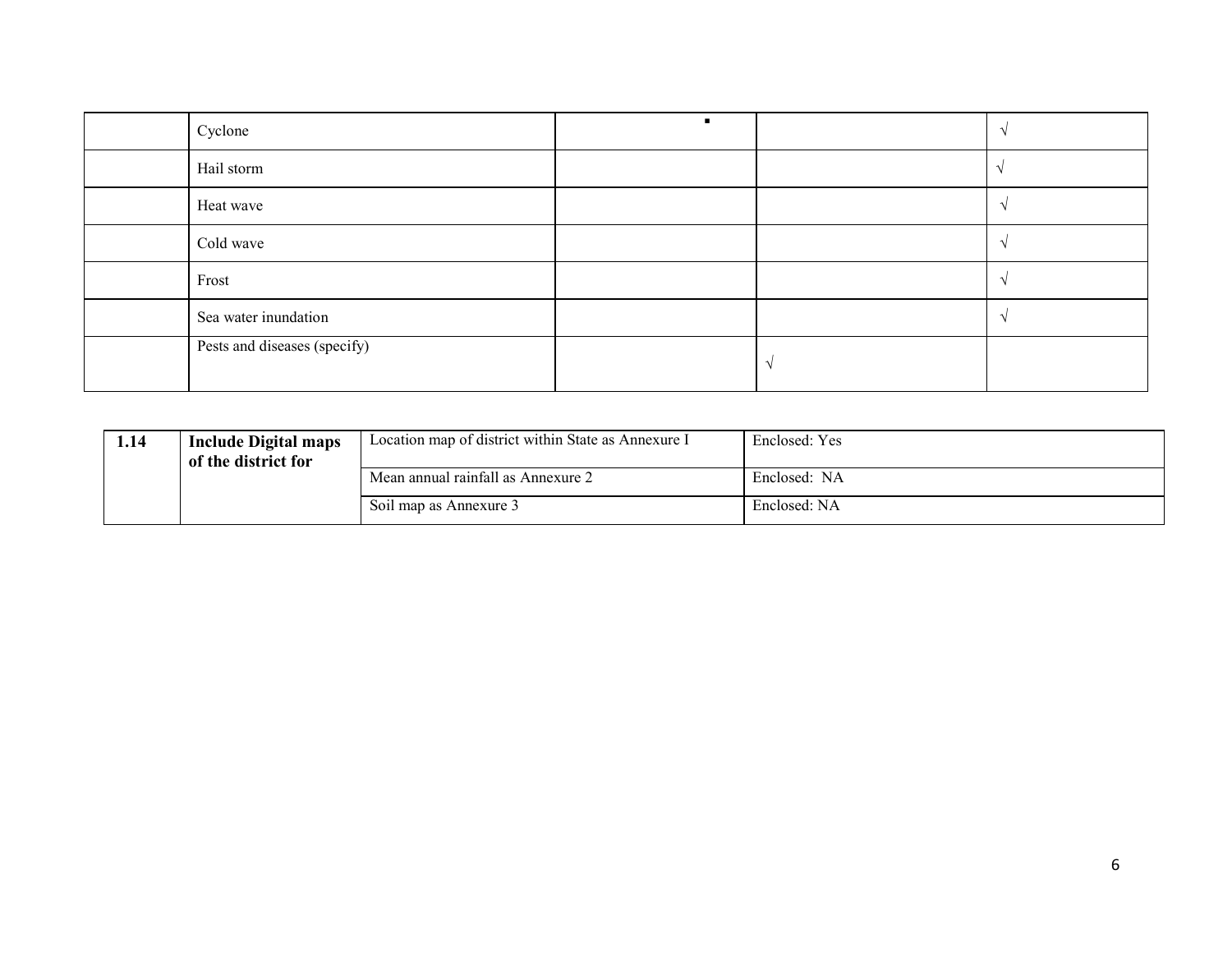

#### Annexure – 1: LOCATION MAP OF KODAGU DISTRICT IN KARNATAKA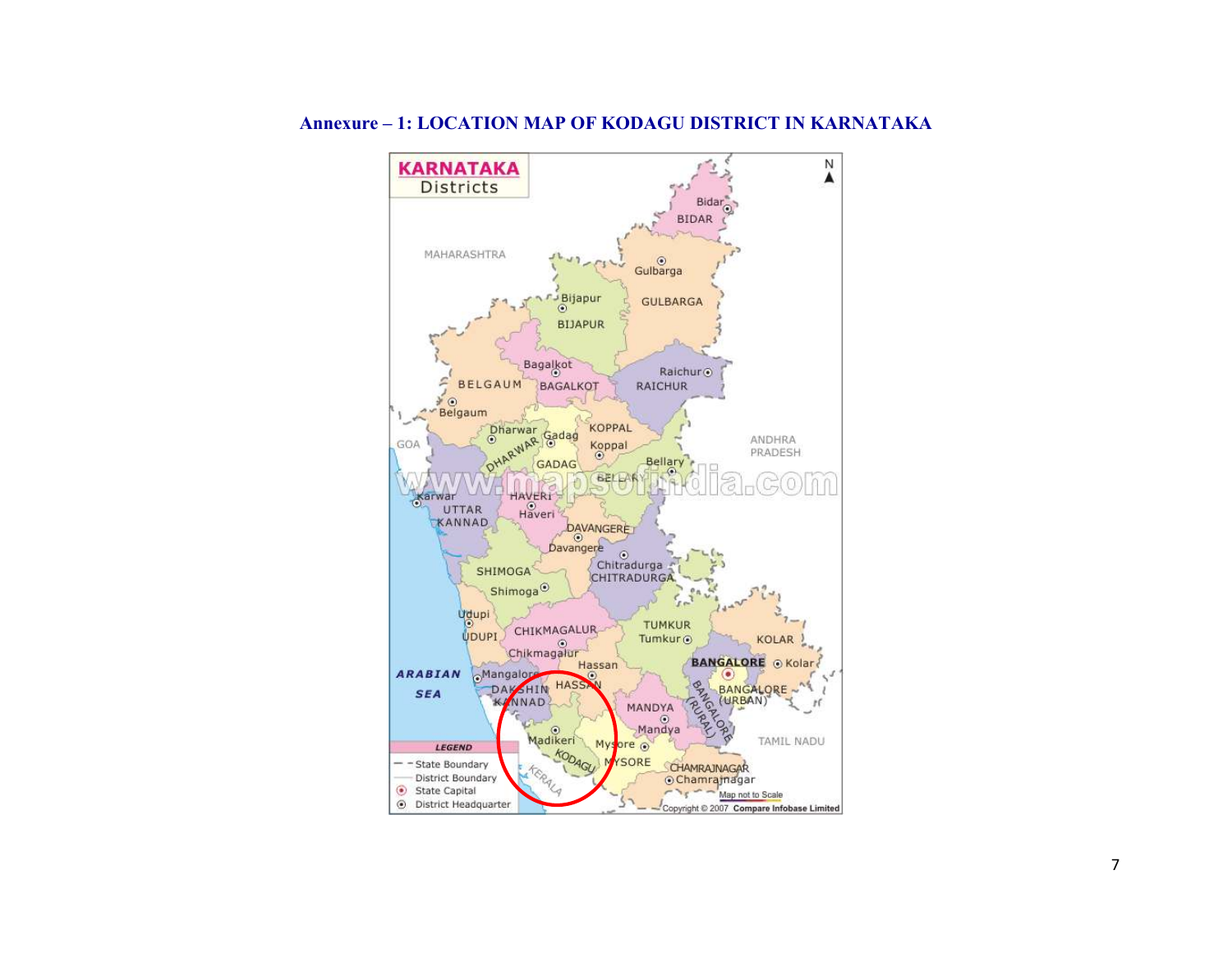#### 2.0 Strategies for weather related contingencies

#### 2.1 Drought

#### 2.1.1 Rainfed situation

| <b>Condition</b><br><b>Suggested Contingency measures</b>                                                                            |                                   |                                                                                                                                        |                                         |                           |                                                                                     |
|--------------------------------------------------------------------------------------------------------------------------------------|-----------------------------------|----------------------------------------------------------------------------------------------------------------------------------------|-----------------------------------------|---------------------------|-------------------------------------------------------------------------------------|
| <b>Early season</b><br>drought (delayed<br>onset)                                                                                    | <b>Major Farming</b><br>situation | Crop/cropping system                                                                                                                   | Change in crop/cropping<br>system       | <b>Agronomic measures</b> | <b>Remarks</b> on<br>Implementation                                                 |
| Delay by 2,4,6 &8<br>weeks<br>(June 3 $^{\text{rd}}$ , July 1 $^{\text{st}}$ ,<br>$\mathrm{July}~3^{\mathrm{rd}}$<br>and August 1 st | Red sandy loam<br>soils           | 1. Coffee +Pepper +Jungle<br>trees /Silver oak /Erythrina.<br>Coffee: 1R, 2R, 3R, Cauveri,.<br>Pepper: Karimunda, Punniyur<br>Hybrid 1 | No change in crop / cropping<br>system. | $\blacksquare$            | 1. Supply of inputs<br>through coffee board.<br>2. Supply of inputs<br>through NHM, |
| week)                                                                                                                                |                                   | 2. Cardamom + Jungle wood<br>trees<br>Cardamom : M1, CCS1,<br>SKP14, Clone 37, Nalyanigold                                             | No change in crop / cropping<br>system. |                           |                                                                                     |
|                                                                                                                                      | Sandy clay loam<br>soils          | 3. Banana + pepper + Coffee<br>Banana : Puttabale, Naendran,<br>Robusta, Budubale                                                      | No change in crop / cropping<br>system. | $\blacksquare$            |                                                                                     |
|                                                                                                                                      | Sandy clay loam<br>soils          | 4. Arecanut+Pepper +Cocoa<br>+Banana +Nutmeg.<br>Arecanut :Thirthahalli<br>Cocoa : NC.23, NC.29.                                       | No change in crop / cropping<br>system. | $\sim$                    |                                                                                     |
|                                                                                                                                      | Red sandy soils                   | 4. Arecanut+Pepper +Cocoa<br>+Banana +Nutmeg.<br>Arecanut :Thirthahalli<br>Cocoa : NC.23, NC.29.                                       | No change in crop / cropping<br>system. |                           |                                                                                     |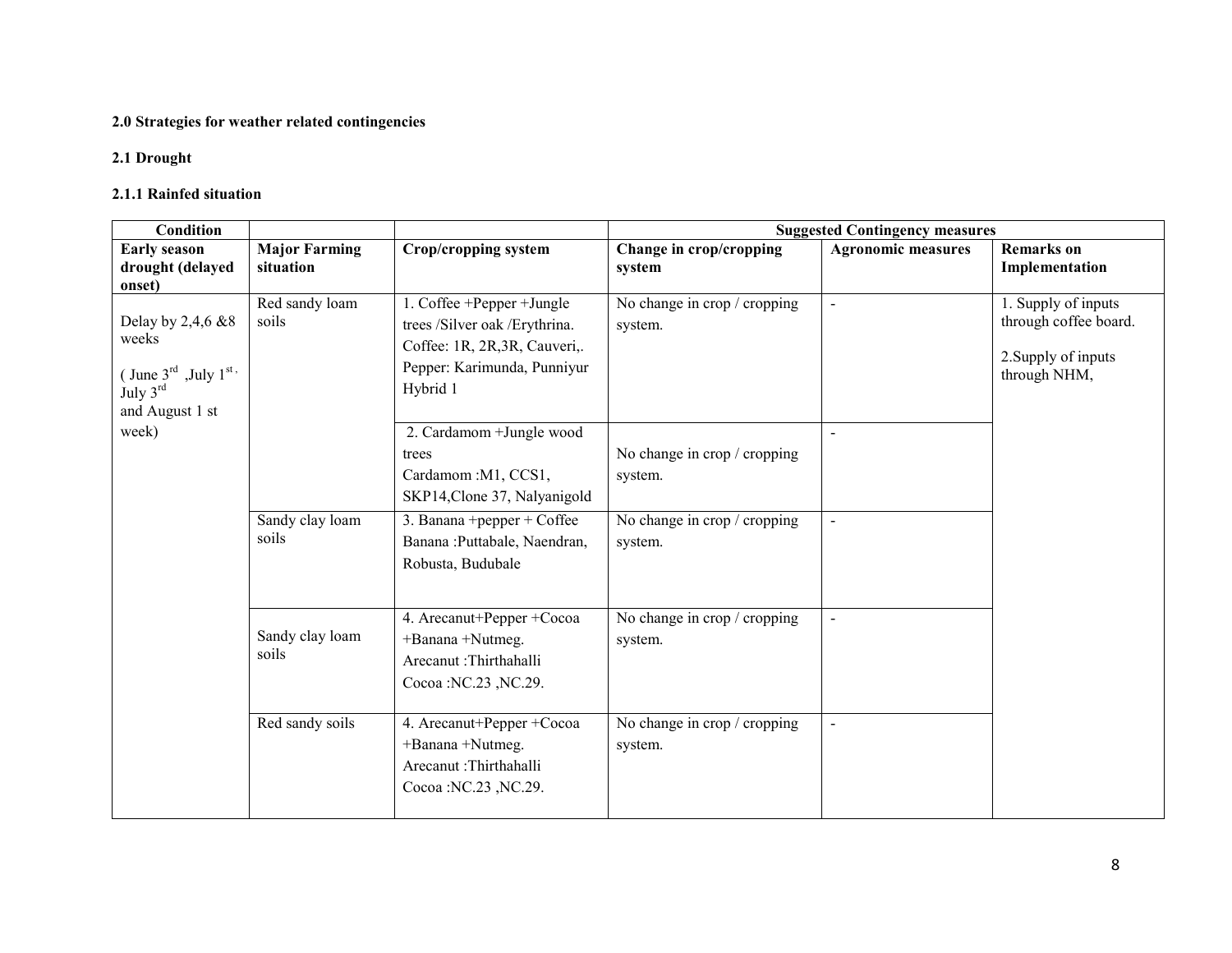| <b>Condition</b>                                                                                                                                           |                         |                                                                                                                                         | <b>Suggested Contingency measures</b>                                                                                                                                                                                                                                                                                       |                                                                                                                                                                          |                                                                                                              |
|------------------------------------------------------------------------------------------------------------------------------------------------------------|-------------------------|-----------------------------------------------------------------------------------------------------------------------------------------|-----------------------------------------------------------------------------------------------------------------------------------------------------------------------------------------------------------------------------------------------------------------------------------------------------------------------------|--------------------------------------------------------------------------------------------------------------------------------------------------------------------------|--------------------------------------------------------------------------------------------------------------|
|                                                                                                                                                            | Major<br>Farming        | Crop/cropping system                                                                                                                    | Crop management                                                                                                                                                                                                                                                                                                             | Soil management                                                                                                                                                          | <b>Remarks</b> on<br>Implementation                                                                          |
|                                                                                                                                                            | situation               |                                                                                                                                         |                                                                                                                                                                                                                                                                                                                             |                                                                                                                                                                          |                                                                                                              |
| <b>Early season</b><br>drought (Normal<br>onset, followed by<br>15-20 days dry<br>spell after sowing<br>leading to poor<br>germination/crop<br>stand etc.) | Red sandy<br>loam soils | 1. Coffee +Pepper +Jungle trees<br>/Silver oak / Erythrina.<br>Coffee: 1R, 2R, 3R, Cauveri,.<br>Pepper: Karimunda, Punniyur<br>Hybrid 1 | Coffee<br>1. Pruning & Training<br>2. Shade management<br>3. Weed management<br>4. Sprinkler irrigation to induce<br>flowering.<br>5. Harvest at physiological<br>maturity stage<br>Pepper<br>1. Weed management<br>2. Fertilizer management.<br>3. Provide proper support<br>4. Harvest at physiological<br>maturity stage | 1.FYM and compost to<br>be added in adequate<br>quantities to the soil<br>2. Supplement soils<br>with calcium rich<br>fertilizers<br>3. Apply Trichoderma<br>to the soil | 1. Supply of inter<br>cultural implements<br>through RKVY.<br>2. Farm ponds through<br><b>IWSM</b> programme |
|                                                                                                                                                            |                         | 2. Cardamom + Jungle wood trees<br>Cardomum : M1, CCS1,<br>SKP14, Clone 37, Nalyanigold                                                 | Cardamom<br>1. Maintain proper spacing.<br>2. Supplemental irrigation.<br>3. Fertilizer management.<br>4. Shade management.<br>5. Mulching of the soil to be done<br>to conserve moisture.<br>6. Harvest at physiological<br>maturity stage                                                                                 | 1. Application of<br>calcium and<br>magnesium sulphate                                                                                                                   | 1. Supply of inter<br>cultural implements<br>through RKVY.<br>2. Farm ponds through<br><b>IWSM</b> programme |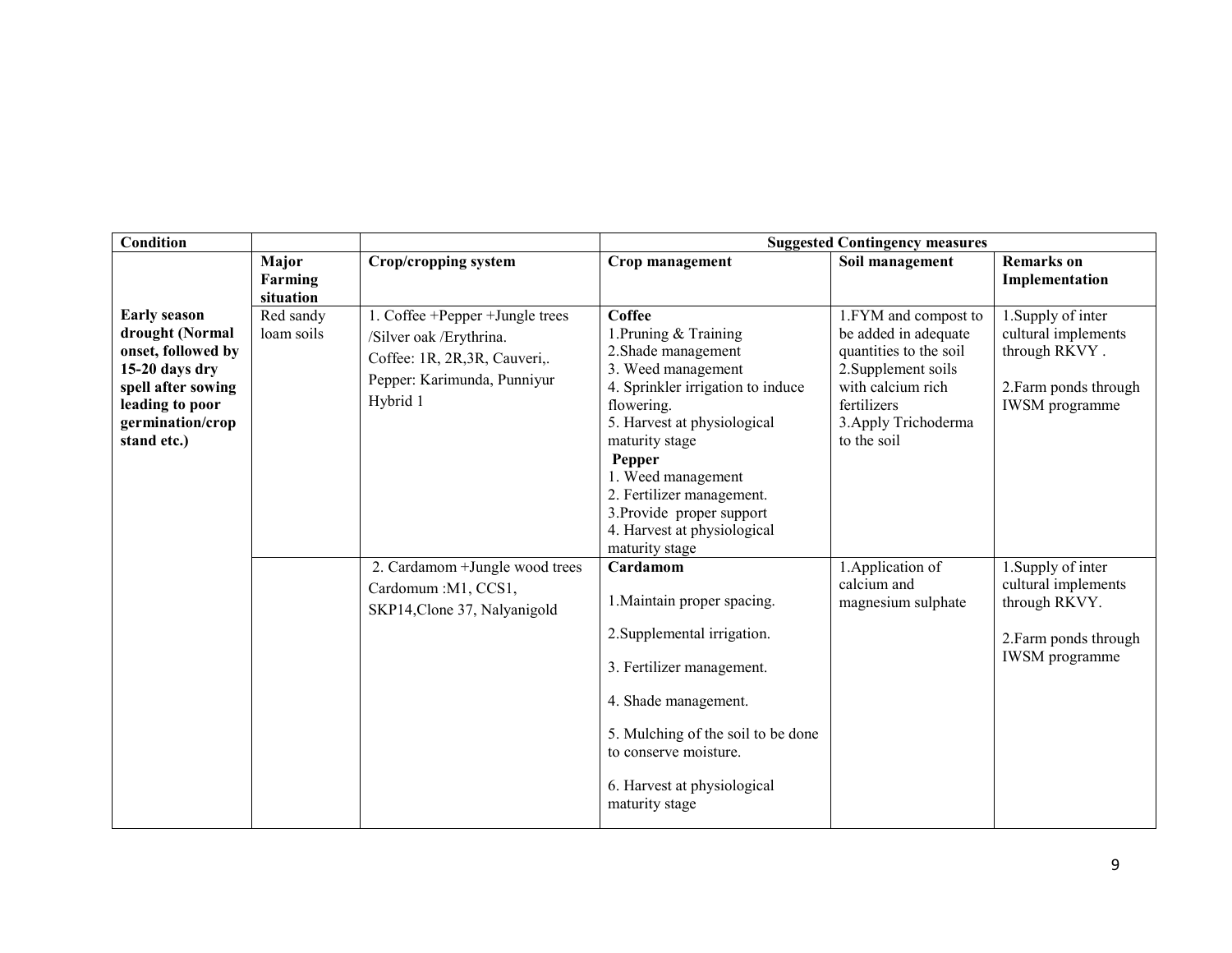| <b>Condition</b>                                                                                     | <b>Suggested Contingency measures</b> |                                                                                               |                                                                                                                                                                                                                                          |                                                        |                                                                                                              |
|------------------------------------------------------------------------------------------------------|---------------------------------------|-----------------------------------------------------------------------------------------------|------------------------------------------------------------------------------------------------------------------------------------------------------------------------------------------------------------------------------------------|--------------------------------------------------------|--------------------------------------------------------------------------------------------------------------|
|                                                                                                      | Major<br>Farming<br>situation         | <b>Crop/cropping system</b>                                                                   | Crop management                                                                                                                                                                                                                          | Soil management                                        | <b>Remarks</b> on<br>Implementation                                                                          |
|                                                                                                      | Sandy clay<br>loam soils              | 3. Banana +pepper + Coffee<br>Banana : Puttabale, Naendran,<br>Robusta, Budubale              | Banana:<br>1. Use of sword suckers/tissue<br>culture plants for planting<br>2. Disease free planting material.<br>3. Earthing up 2-3 times.<br>4. Raise of windbreaks /shelter<br>belts<br>5. Harvest at physiological<br>maturity stage | Apply organic manure<br>and fertilizers                | 1. Supply of inter<br>cultural implements<br>through RKVY.<br>2. Farm ponds through<br><b>IWSM</b> programme |
|                                                                                                      | Sandy clay<br>loam soils              | 4. Arecanut+Pepper +Cocoa<br>+Banana +Nutmeg.<br>Arecanut :Thirthahalli<br>Cocoa:NC.23, NC.29 | Arecanut<br>1. Maintain proper spacing<br>2. Fertilizer management.<br>3. Raise of windbreaks /shelter<br>belts<br>4. Mulching of the soil to be done<br>to conserve moisture<br>5. Harvest at physiological<br>maturity stage           | 1. Application of<br>calcium and<br>magnesium sulphate | 1. Supply of inter<br>cultural implements<br>through RKVY.<br>2. Farm ponds through<br>IWSM programme.       |
| Mid season<br>drought (long dry<br>spell, consecutive<br>2 weeks rainless<br>At vegetative<br>stage. | As above-                             |                                                                                               |                                                                                                                                                                                                                                          |                                                        |                                                                                                              |
| Mid season<br>drought (long dry<br>spell)                                                            | As above-                             |                                                                                               |                                                                                                                                                                                                                                          |                                                        |                                                                                                              |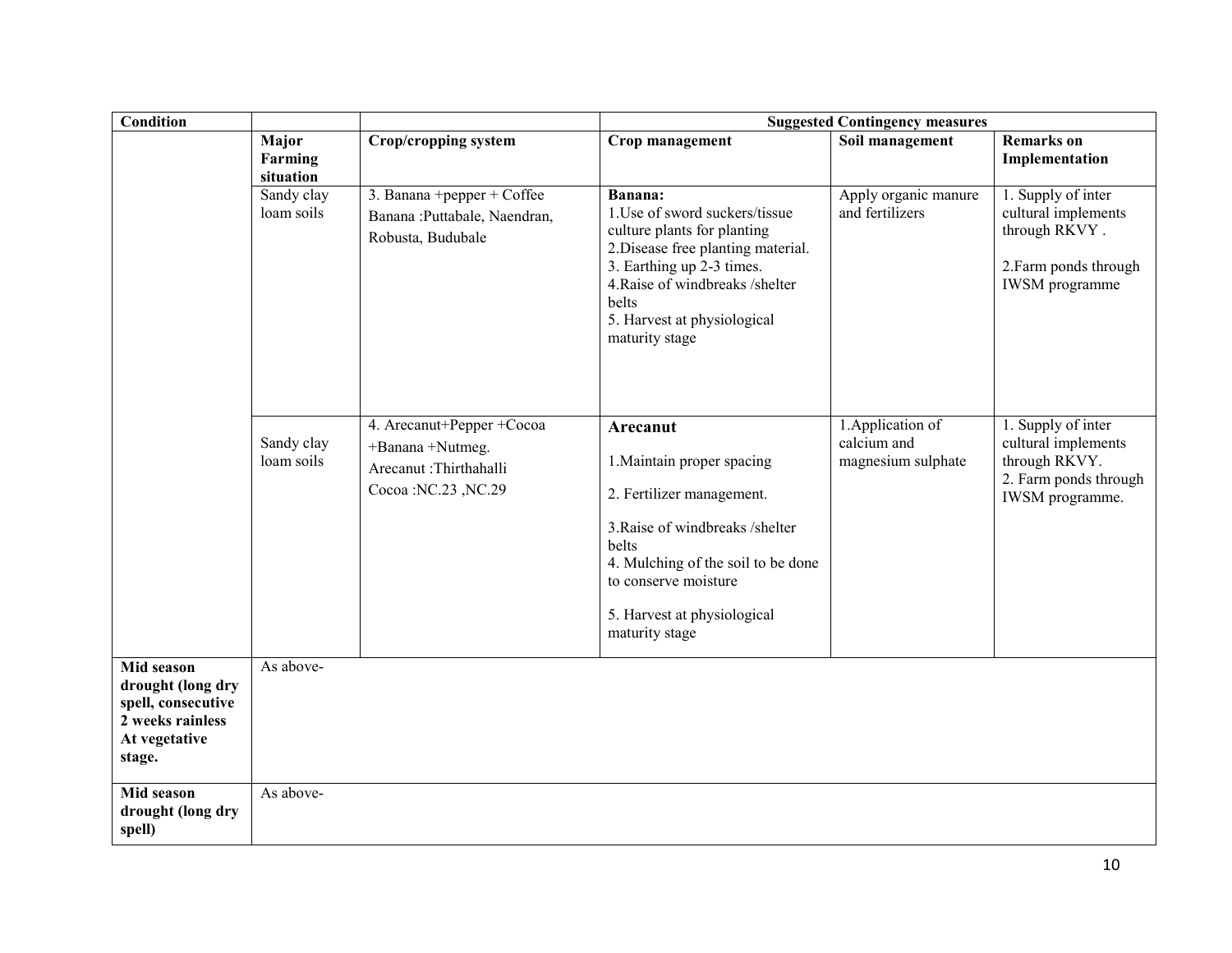| Condition                 |                               |                      | <b>Suggested Contingency measures</b> |                 |                                     |
|---------------------------|-------------------------------|----------------------|---------------------------------------|-----------------|-------------------------------------|
|                           | Major<br>Farming<br>situation | Crop/cropping system | Crop management                       | Soil management | <b>Remarks</b> on<br>Implementation |
| At reproductive<br>stage. |                               |                      |                                       |                 |                                     |

| Condition               | <b>Suggested Contingency measures</b> |                      |                 |               |                              |  |
|-------------------------|---------------------------------------|----------------------|-----------------|---------------|------------------------------|--|
|                         | Major<br>Farming<br>situation         | Crop/cropping system | Crop management | Rabi planning | Remarks on<br>Implementation |  |
| <b>Terminal drought</b> | Not available                         |                      |                 |               |                              |  |

### 2.1.2 Irrigated situation

| Condition           |                      |                      | <b>Suggested Contingency measures</b> |                           |                   |
|---------------------|----------------------|----------------------|---------------------------------------|---------------------------|-------------------|
|                     | <b>Major Farming</b> | Crop/cropping system | Change in crop/cropping               | <b>Agronomic measures</b> | <b>Remarks</b> on |
|                     | situation            |                      | system                                |                           | Implementation    |
| Delayed/limited     | Data not available   |                      |                                       |                           |                   |
| release of water in |                      |                      |                                       |                           |                   |
| canals due to low   |                      |                      |                                       |                           |                   |
| rainfall            |                      |                      |                                       |                           |                   |
|                     |                      |                      |                                       |                           |                   |
| Non release of      | Data not available   |                      |                                       |                           |                   |
| water in canals     |                      |                      |                                       |                           |                   |
| under delayed       |                      |                      |                                       |                           |                   |
| onset of monsoon    |                      |                      |                                       |                           |                   |
| in catchment        |                      |                      |                                       |                           |                   |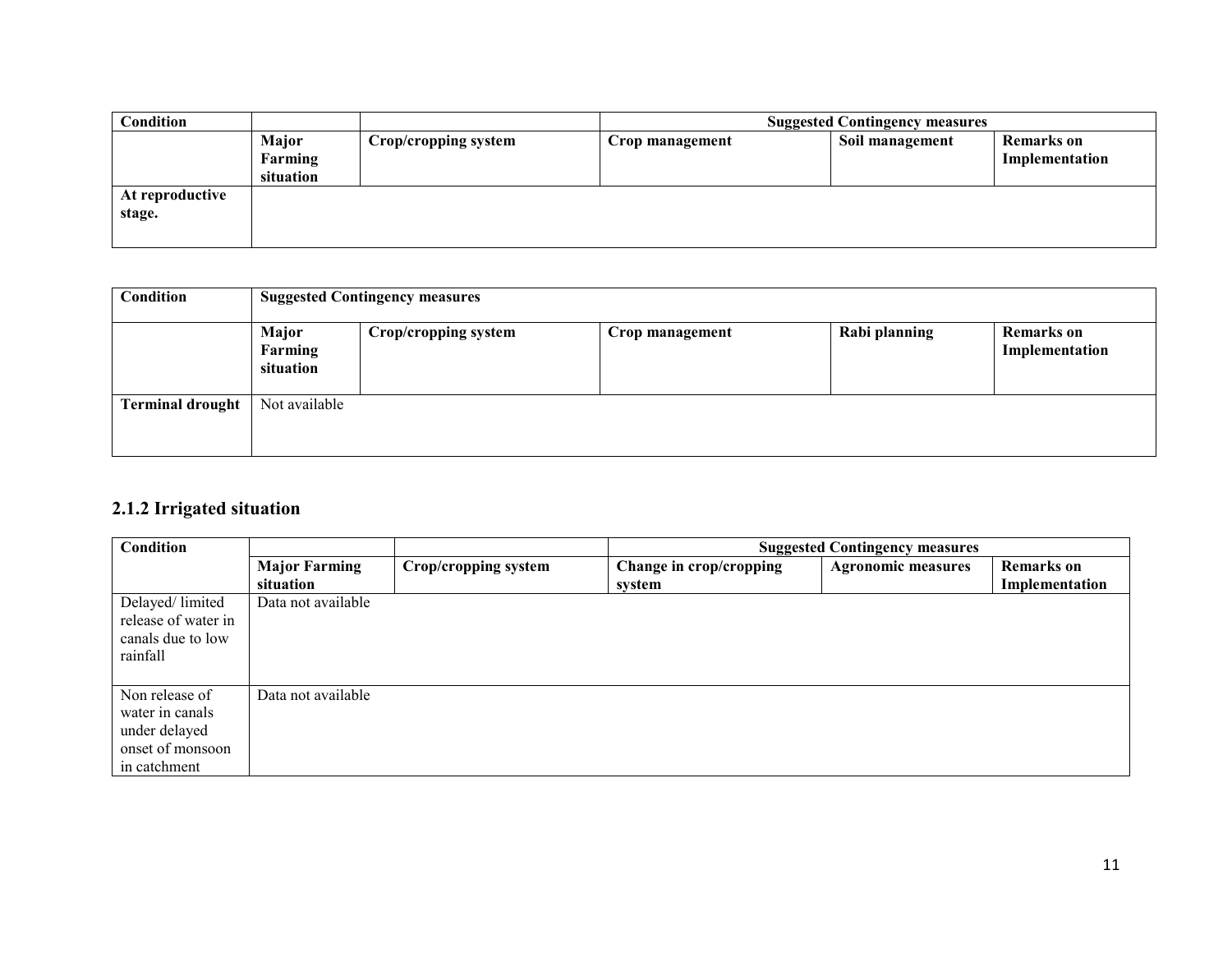| Lack of inflows   | Data not available |
|-------------------|--------------------|
| into tanks due to |                    |
| insufficient      |                    |
| /delayed onset of |                    |
| monsoon           |                    |
| Insufficient      | Data not available |
| groundwater       |                    |
| recharge due to   |                    |
| low rainfall      |                    |

# 2.2 Unusual rains (untimely, unseasonal etc) (for both rainfed and irrigated situations)

| <b>Condition</b>                                                                                                                           | <b>Suggested contingency measure</b> |                        |                                                                         |                                                               |  |
|--------------------------------------------------------------------------------------------------------------------------------------------|--------------------------------------|------------------------|-------------------------------------------------------------------------|---------------------------------------------------------------|--|
| <b>Continuous high</b><br>rainfall in a short<br>span leading to water<br>logging                                                          | <b>Vegetative stage</b>              | <b>Flowering stage</b> | Crop maturity stage                                                     | Post harvest                                                  |  |
| 1. Coffee +Pepper<br>+Jungle trees /Silver<br>oak / Erythrina. Coffee:<br>1R, 2R, 3R, Cauveri,.<br>Pepper: Karimunda,<br>Punniyur Hybrid 1 | Provide drainage                     | Provide drainage       | Drain out excess water<br>Harvesting at physiological<br>maturity stage | Shift to safer<br>place                                       |  |
| 2. Cardamom + Jungle<br>wood trees<br>Cardamom : M1, CCS1,<br>SKP14, Clone 37,<br>Nalyanigold                                              | Provide drainage                     | Provide drainage       | Drain out excess water<br>Harvesting at physiological maturity<br>stage | Shift to safe<br>place dry in<br>shade and turn<br>frequently |  |
| 3. Banana + pepper +<br>Coffee<br>Banana : Puttabale,<br>Naendran, Robusta,<br>Budubale                                                    | Provide drainage                     | Provide drainage       | Drain out excess water                                                  | Safe storage<br>against storage<br>pest and<br>disease        |  |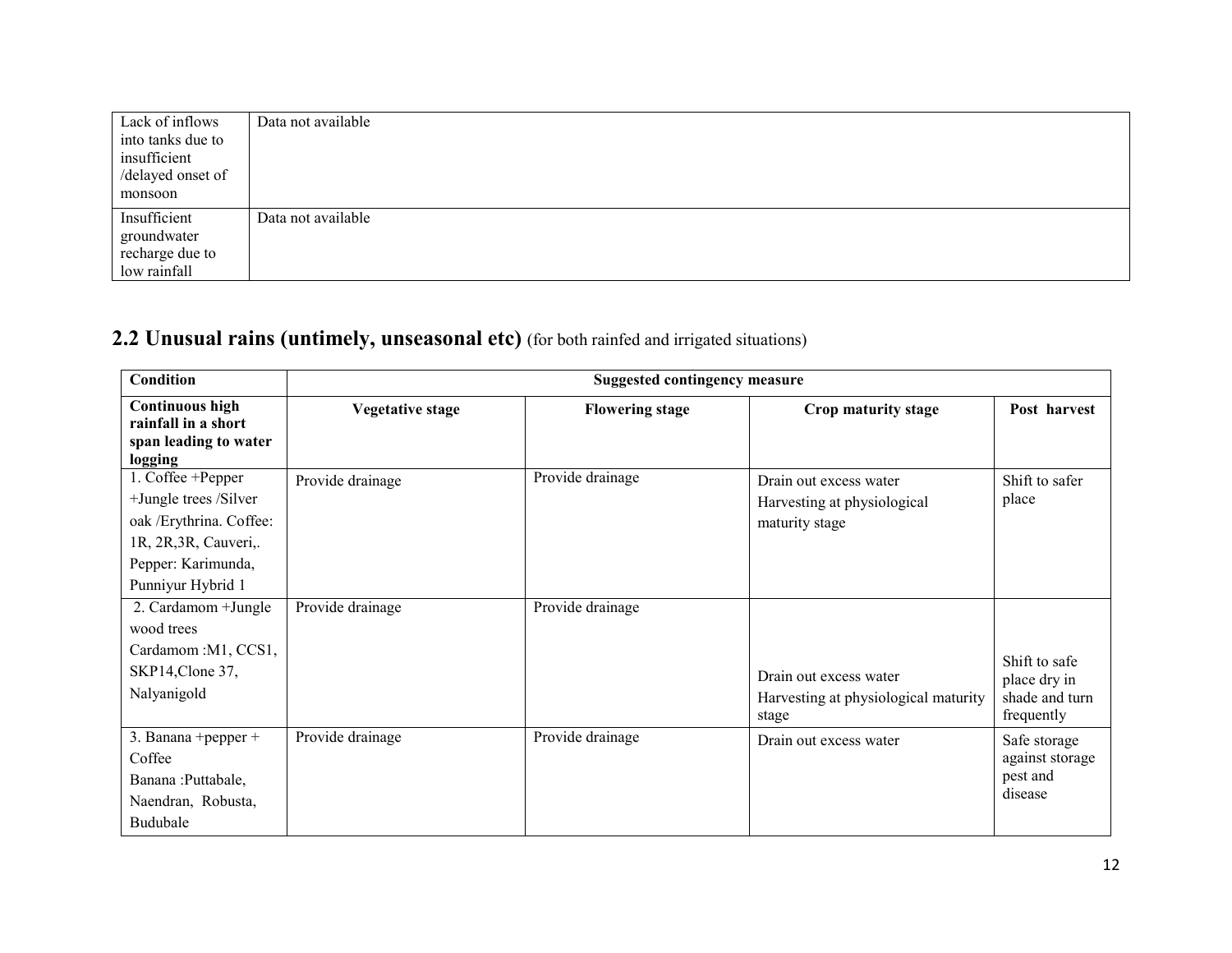| 4. Arecanut+Pepper                                           | Provide drainage                                                                                                                                                                                                                                                               | Provide drainage                                                                                                                                                                                     | Drain out excess water                                                                                                                                                                                                                                                                                                                                                                                     |                                                         |
|--------------------------------------------------------------|--------------------------------------------------------------------------------------------------------------------------------------------------------------------------------------------------------------------------------------------------------------------------------|------------------------------------------------------------------------------------------------------------------------------------------------------------------------------------------------------|------------------------------------------------------------------------------------------------------------------------------------------------------------------------------------------------------------------------------------------------------------------------------------------------------------------------------------------------------------------------------------------------------------|---------------------------------------------------------|
| +Cocoa +Banana                                               |                                                                                                                                                                                                                                                                                |                                                                                                                                                                                                      |                                                                                                                                                                                                                                                                                                                                                                                                            |                                                         |
| $+$ Nutmeg.                                                  |                                                                                                                                                                                                                                                                                |                                                                                                                                                                                                      |                                                                                                                                                                                                                                                                                                                                                                                                            | Safe storage<br>against storage                         |
| Arecanut :Thirthahalli                                       |                                                                                                                                                                                                                                                                                |                                                                                                                                                                                                      |                                                                                                                                                                                                                                                                                                                                                                                                            | pest and                                                |
| Cocoa :NC.23, NC.29                                          |                                                                                                                                                                                                                                                                                |                                                                                                                                                                                                      |                                                                                                                                                                                                                                                                                                                                                                                                            | disease                                                 |
| Outbreak of pests and<br>diseases due to<br>unseasonal rains |                                                                                                                                                                                                                                                                                |                                                                                                                                                                                                      |                                                                                                                                                                                                                                                                                                                                                                                                            |                                                         |
| Coffee                                                       | 1. Coffee white borer:<br>Control: Lindase 300ml / 200 liters<br>of water<br>2. Leaf rust: Bordeux mixture 1 %<br>3. Rust: - Resistant varieties.<br>- Cultural practices like wider<br>spacing, medium shade.<br>-Pruning of unproductive shoots.<br>- Bordeux mixture 0.5 %. | 1. Black rot:-Thinning of<br>overhead shade.<br>-Removing of cris cross<br>branches.<br>- Bordeux mixture 1 %.<br>2. Pink disease: -Thinning of<br>shade.<br>- Bordeux mixture 1 %.                  | 1. Coffee berry borer:<br>- Phytosanitation and proper drying<br>of the harvested berries.<br>- Endosulfan 340 ml /200 liters<br>2. Die back: : Bordeux mixture 1 %<br>3. Berry blotch: Bordeux mixture 1<br>$\frac{0}{0}$<br>4. Stalk rot of berries.<br>- Provide good drainage<br>- Maintain thin over shade.<br>- Removal of mulch to expose the<br>soil around the plants.<br>- Bordeux mixture 0.5 % | Safe storage<br>against storage<br>pest and<br>diseases |
| Areca nut                                                    | 1. Spindle bug: Phorate 10 g/plant<br>2. Foot rot:-Provide drainage.<br>- Phytosanitation.<br>- Isolation of palms should be<br>maintained.<br>- Root feeding with 125 ml of<br>1.5% calixin.<br>- Soil drenching with captan 0.3%.<br>- Apply neem cake 2-2.5 kg.             | 1. Infloresence caterpillar :<br>Endosulphon 2ml /liter<br>2. Hidimundige:- Provide<br>drainage.<br>- Apply copper sulphate and<br>lime to the soil.<br>- Soil application of borax $@25$<br>g/palm. | 1. Yellow leaf disease: IDM<br>practices i.e. - Application of<br>additional dose of phosphorous<br>800g/palm/year.<br>- Organic manure $\omega$ 12kg / palm<br>/year.<br>- Provide drainage.<br>- Use resistant or tolerant varieties.<br>2. Nut splitting: - Application of<br>potash fertilizer.<br>- Spray Bordeaux mixture 2 %<br>-- Provide proper drainage.                                         | Safe storage<br>against storage<br>pest and<br>diseases |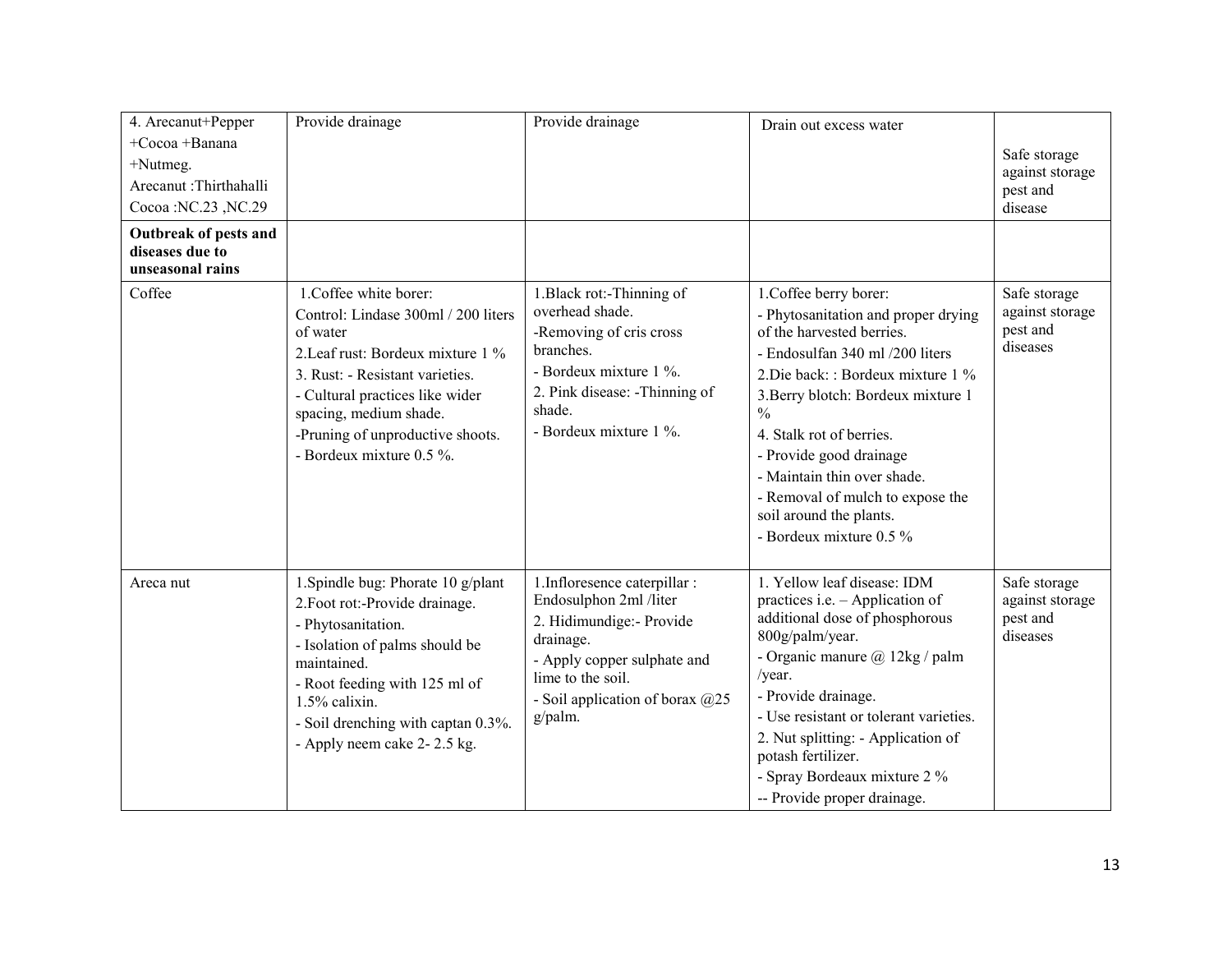| Cardamom | 1. Thrips: IPM Practices.<br>Regulation of shade in thickly<br>shaded areas.<br>- Removal of collateral hosts.<br>- Dimethioate 0.05%.<br>2. Katte disease: Dimethoate 0.05%<br>6. Damping off: - Spray Bordeaux<br>mixture $1\%$ .                                                       | 1. Thrips: IPM Practices<br>Regulation of shade in thickly<br>shaded areas.<br>- Removal of collateral hosts.<br>- Dimethioate 0.05%.                                                                                                                             | 1. Thrips: IPM Practices-Regulation<br>of shade in thickly shaded areas.<br>- Removal of collateral hosts.<br>- Dimethioate 0.05%.<br>2. Shoot & fruit borer:<br>monocrotophos 0.05%<br>3. Capsule rot: - Bordeaux mixture 1<br>$\frac{0}{0}$<br>- Application of neem cake<br>- Shade regulation.<br>-Phytosanitation. | Safe storage<br>against storage<br>pest and<br>diseases |
|----------|-------------------------------------------------------------------------------------------------------------------------------------------------------------------------------------------------------------------------------------------------------------------------------------------|-------------------------------------------------------------------------------------------------------------------------------------------------------------------------------------------------------------------------------------------------------------------|-------------------------------------------------------------------------------------------------------------------------------------------------------------------------------------------------------------------------------------------------------------------------------------------------------------------------|---------------------------------------------------------|
| Banana   | 1. Pseudostem borer: - Clean<br>cultivation.<br>- Application of Mephosfolan 5%<br>granulation at 50 g/plant.<br>- 3g of carbofuran granuals /stool.<br>2. Rhizome weevil: -Pit application<br>of phorate 10 g/plant.<br>- Biological control agents like<br>fungal pathogens are useful. | 1. Bunchy top: Matasystox 0.1 to<br>$0.5\%$<br>2. Banana aphid: 1%<br>Monocrotophos<br>3. Thrips: Apply Dichlorovos<br>$(a)$ 19%.<br>4. Pseudo stem heart rot:-plant<br>sanitation.<br>- Good drainage.<br>- Provide proper spacing.<br>- Spray Captan or D-M-45. | 1. Sigatoka leaf spot: D-M 45 1% or<br>spraying with 24% Fenbuconazol.<br>2. Bacterial soft rot: Drench with<br>bleaching powder at 2g /l.                                                                                                                                                                              | Safe storage<br>against storage<br>pest and<br>diseases |
| Pepper   | 1. Bacterial leaf spot:-<br>Chloramphenicol 200 ppm.<br>- Bordeaux mixture 1 %<br>- Phytosanitory condition.                                                                                                                                                                              | 1. Pollu beetle : Endosulfan<br>0.05%                                                                                                                                                                                                                             | 1. Quick wilt: Phytosanitation.<br>- Lopping of branches of shade<br>trees.<br>- Pruning of runner shoots.<br>- Provide drainage.<br>- Bordeaux mixture 1 %<br>- Apply trichoderma @50 g / plant.                                                                                                                       | Safe storage<br>against storage<br>pest and<br>diseases |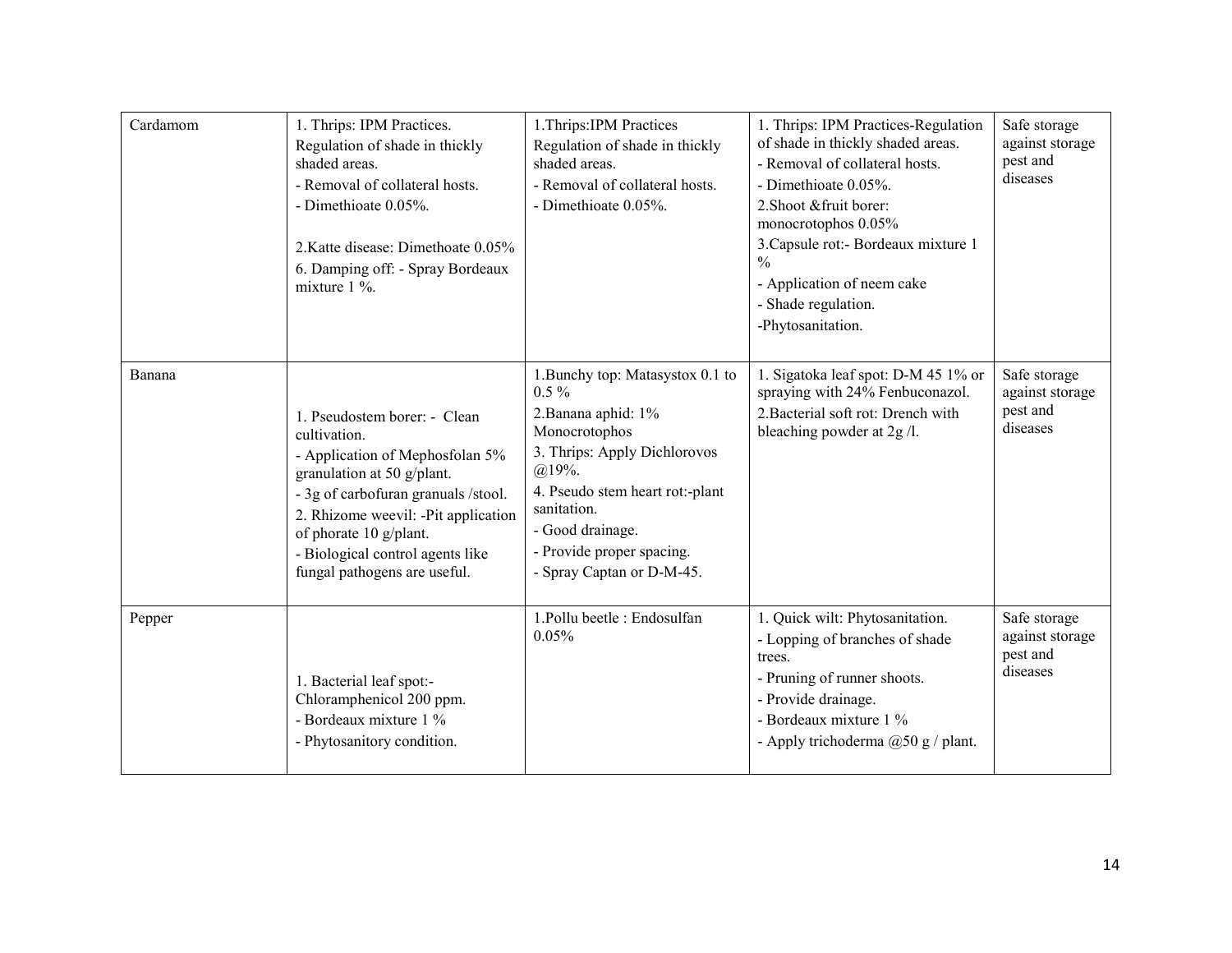### 2.3 Floods

| Condition                                                   | Suggested contingency measure |                         |                           |            |  |
|-------------------------------------------------------------|-------------------------------|-------------------------|---------------------------|------------|--|
| Transient water logging/ partial<br>inundation <sup>1</sup> | Seedling / nursery stage      | <b>Vegetative stage</b> | <b>Reproductive stage</b> | At harvest |  |
| Continuous submergence<br>for more than 2 days <sup>2</sup> | Not applicable                |                         |                           |            |  |
| <b>Horticulture</b>                                         |                               |                         |                           |            |  |
| Sea water inundation <sup>3</sup>                           |                               |                         |                           |            |  |

# 2.4 Extreme events: Heat wave / Cold wave/Frost/ Hailstorm /Cyclone

| <b>Extreme event type</b> | Suggested contingency measure <sup>r</sup> |                         |                           |            |  |
|---------------------------|--------------------------------------------|-------------------------|---------------------------|------------|--|
|                           | Seedling / nursery stage                   | <b>Vegetative stage</b> | <b>Reproductive stage</b> | At harvest |  |
| Heat Wave <sup>p</sup>    |                                            | Not applicable          |                           |            |  |
| Cold wave <sup>q</sup>    |                                            |                         |                           |            |  |
| Frost                     |                                            |                         |                           |            |  |
| Hailstorm                 |                                            |                         |                           |            |  |
| Cyclone                   |                                            |                         |                           |            |  |

- 2.5 Contingent strategies for Livestock, Poultry & Fisheries
	- 2.5.1 Livestock

| <b>Suggested contingency measures</b> |                  |                 |
|---------------------------------------|------------------|-----------------|
| <b>Before the event</b>               | During the event | After the event |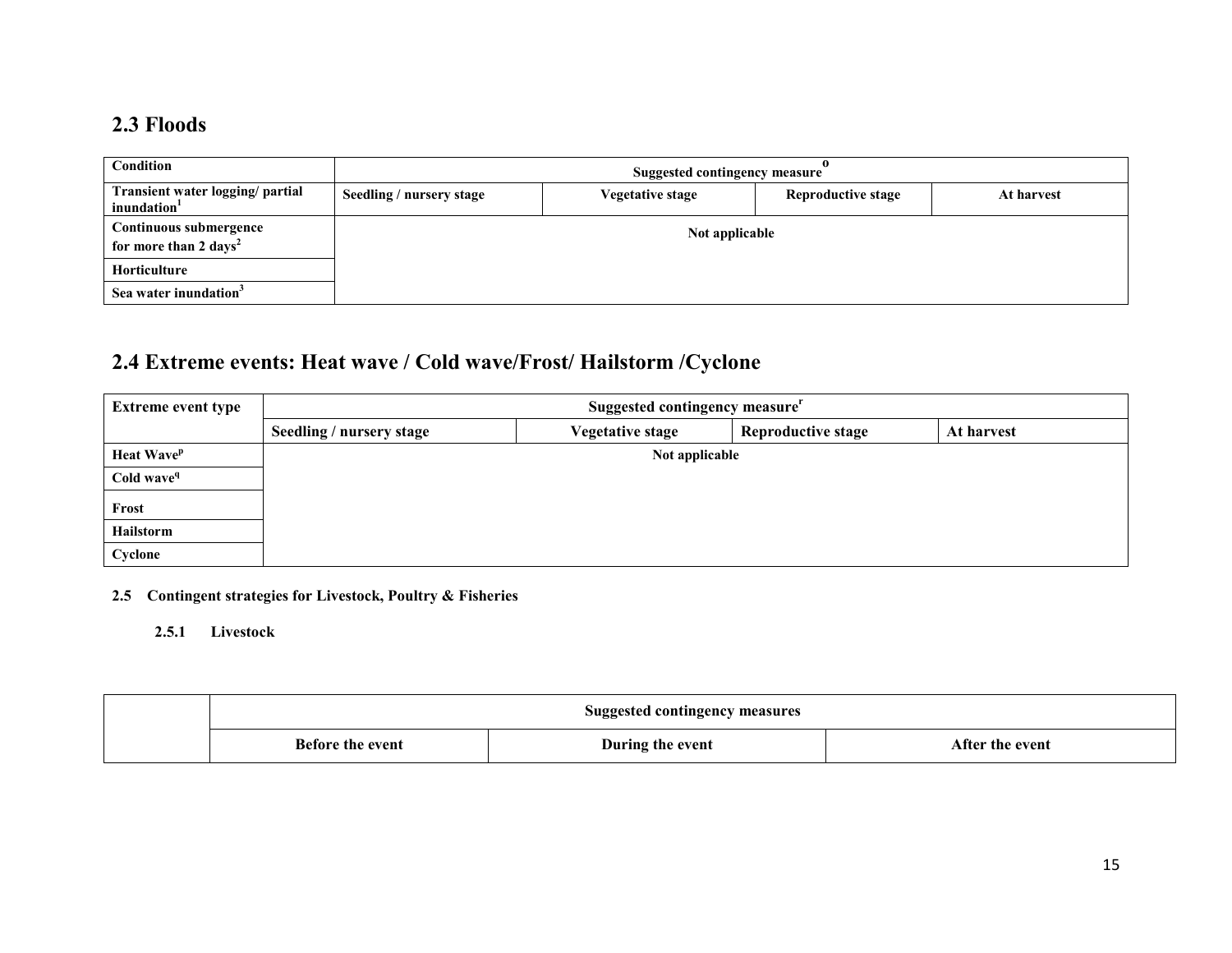| <b>Drought</b> | As the district is occasionally prone to<br>drought the following measures to be<br>taken to ameliorate the fodder deficiency<br>Sowing of cereals (Sorghum/Bajra) and<br>leguminous crops (Lucerne, Berseem,<br>Horse gram, Cowpea) during North-East<br>monsoon under dry land system for<br>fodder production.<br>Encourage silage making with available<br>maize fodder in the villages<br>Chopping of fodder should be made as<br>mandatory in every village through<br>supply and establishment of good quality<br>chaff cutters.<br>Harvesting and collection of perennial | Harvest and use biomass of dried up crops (Paddy,<br>Black gram, Green gram, Cowpea etc., material as<br>fodder.<br>Concentrate ingredients such as Grains, brans,<br>chunnies & oilseed cakes, low grade grains etc.<br>unfit for human consumption should be procured<br>from Govt. Godowns for feeding as supplement for<br>high productive animals during drought<br>Continuous supplementation of mineral mixture to<br>prevent infertility<br>Harvest the tree fodder (Neem, Subabul, Acasia,<br>Pipal etc) and unconventional feeds resources<br>available and use as fodder for livestock (LS).<br>Available feed and fodder should be cut from<br>CPRs and stall fed in order to reduce the energy | Training/educating farmers for feed & fodder<br>storage.<br>Maintenance / repair of silo pits and feed/fodder<br>stores.<br>Encourage progressive farmers to grow fodder crops<br>of sorghum/bajra/maize(UP chari, MP chari, HC-<br>136, HD-2, GAINT BAJRA, L-74, K-677,<br>Ananad/African Tall etc., on their own lands &<br>supporting them with assisting infrastructures like<br>seeds, manure.<br>Supply of quality fodder seed (multi<br>cut<br>sorghum/bajra/maize varieties) and fodder slips of<br>Napier, guinea grass well before monsoon<br>Replenish the feed and fodder banks |
|----------------|-----------------------------------------------------------------------------------------------------------------------------------------------------------------------------------------------------------------------------------------------------------------------------------------------------------------------------------------------------------------------------------------------------------------------------------------------------------------------------------------------------------------------------------------------------------------------------------|-------------------------------------------------------------------------------------------------------------------------------------------------------------------------------------------------------------------------------------------------------------------------------------------------------------------------------------------------------------------------------------------------------------------------------------------------------------------------------------------------------------------------------------------------------------------------------------------------------------------------------------------------------------------------------------------------------------|---------------------------------------------------------------------------------------------------------------------------------------------------------------------------------------------------------------------------------------------------------------------------------------------------------------------------------------------------------------------------------------------------------------------------------------------------------------------------------------------------------------------------------------------------------------------------------------------|
|                | vegetation particularly grasses which<br>grow during monsoon<br>Proper drying, bailing and densification<br>of harvested grass from previous season                                                                                                                                                                                                                                                                                                                                                                                                                               | requirements of the animals<br>Advise the farmers about the practice of mixing<br>available kitchen waste with dry fodder while<br>feeding                                                                                                                                                                                                                                                                                                                                                                                                                                                                                                                                                                  |                                                                                                                                                                                                                                                                                                                                                                                                                                                                                                                                                                                             |
|                | Creation of permanent fodder, feed and<br>fodder seed banks in all drought prone<br>villages                                                                                                                                                                                                                                                                                                                                                                                                                                                                                      |                                                                                                                                                                                                                                                                                                                                                                                                                                                                                                                                                                                                                                                                                                             |                                                                                                                                                                                                                                                                                                                                                                                                                                                                                                                                                                                             |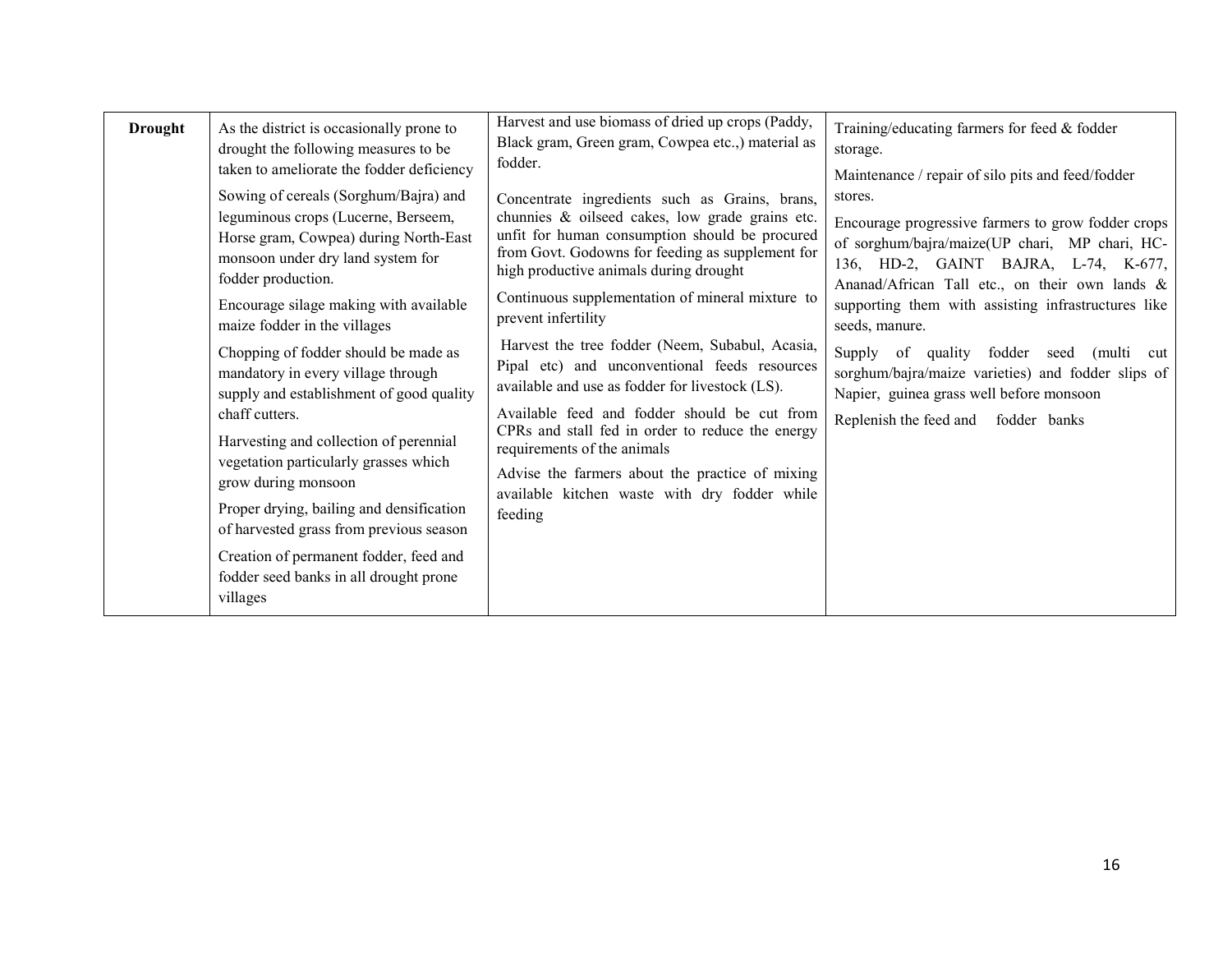| <b>Floods</b> | In case of early forewarning (EFW),<br>harvest all the crops (Paddy, Black gram,<br>Green gram, Cowpea etc.,) that can be<br>useful as fodder in future (store properly)<br>Don't allow the animals for grazing if<br>severe floods are forewarned<br>In flood prone mandals, arrange for<br>storing minimum required quantity of hay<br>(25-50kg) and concentrates (25kgs) per<br>animals in farmer / LS keepers house /<br>shed for feeding animals during floods<br>Keep stock of bleaching powder and lime<br>Carry out Butax spray for control of<br>external parasites<br>Identify the Clinical staff and trained<br>paravets and indent for their services as<br>per schedules<br>Identify the volunteers who can serve in<br>need of emergency | Transportation of animals to elevated areas<br>Stall feeding of animals with stored hay and<br>concentrates<br>Proper hygiene and sanitation of the animal shed<br>In severe floods, un-tether or let loose the animals<br>Emergency outlet establishment for required<br>medicines or feed in each village<br>Spraying of fly repellants in animal sheds | Repair of animal shed<br>Bring back the animals to the shed<br>Cleaning and disinfection of the shed<br>Bleach $(0.1\%)$ drinking water / water sources<br>Deworming with broad spectrum dewormers<br>Vaccination against possible disease out breaks like<br>HS, BQ, FMD and PPR<br>Proper disposable of the dead animals / carcasses by<br>burning $/$ deep burying (4-8 feet) with lime powder<br>(1kg for small ruminants and 5kg for large<br>ruminants) in pit<br>Drying the harvested crop material and proper<br>storage for use as fodder. |
|---------------|--------------------------------------------------------------------------------------------------------------------------------------------------------------------------------------------------------------------------------------------------------------------------------------------------------------------------------------------------------------------------------------------------------------------------------------------------------------------------------------------------------------------------------------------------------------------------------------------------------------------------------------------------------------------------------------------------------------------------------------------------------|-----------------------------------------------------------------------------------------------------------------------------------------------------------------------------------------------------------------------------------------------------------------------------------------------------------------------------------------------------------|-----------------------------------------------------------------------------------------------------------------------------------------------------------------------------------------------------------------------------------------------------------------------------------------------------------------------------------------------------------------------------------------------------------------------------------------------------------------------------------------------------------------------------------------------------|
|               | Arrangement for transportation<br>of<br>animals from low lying area to safer<br>places and also for rescue animal health<br>workers to get involve in rescue<br>operations<br>Capacity building and preparedness of<br>the stakeholders and official staff for the<br>unexpected events<br>Capacity building and preparedness of<br>the stakeholders and official staff for the<br>unexpected events                                                                                                                                                                                                                                                                                                                                                   |                                                                                                                                                                                                                                                                                                                                                           |                                                                                                                                                                                                                                                                                                                                                                                                                                                                                                                                                     |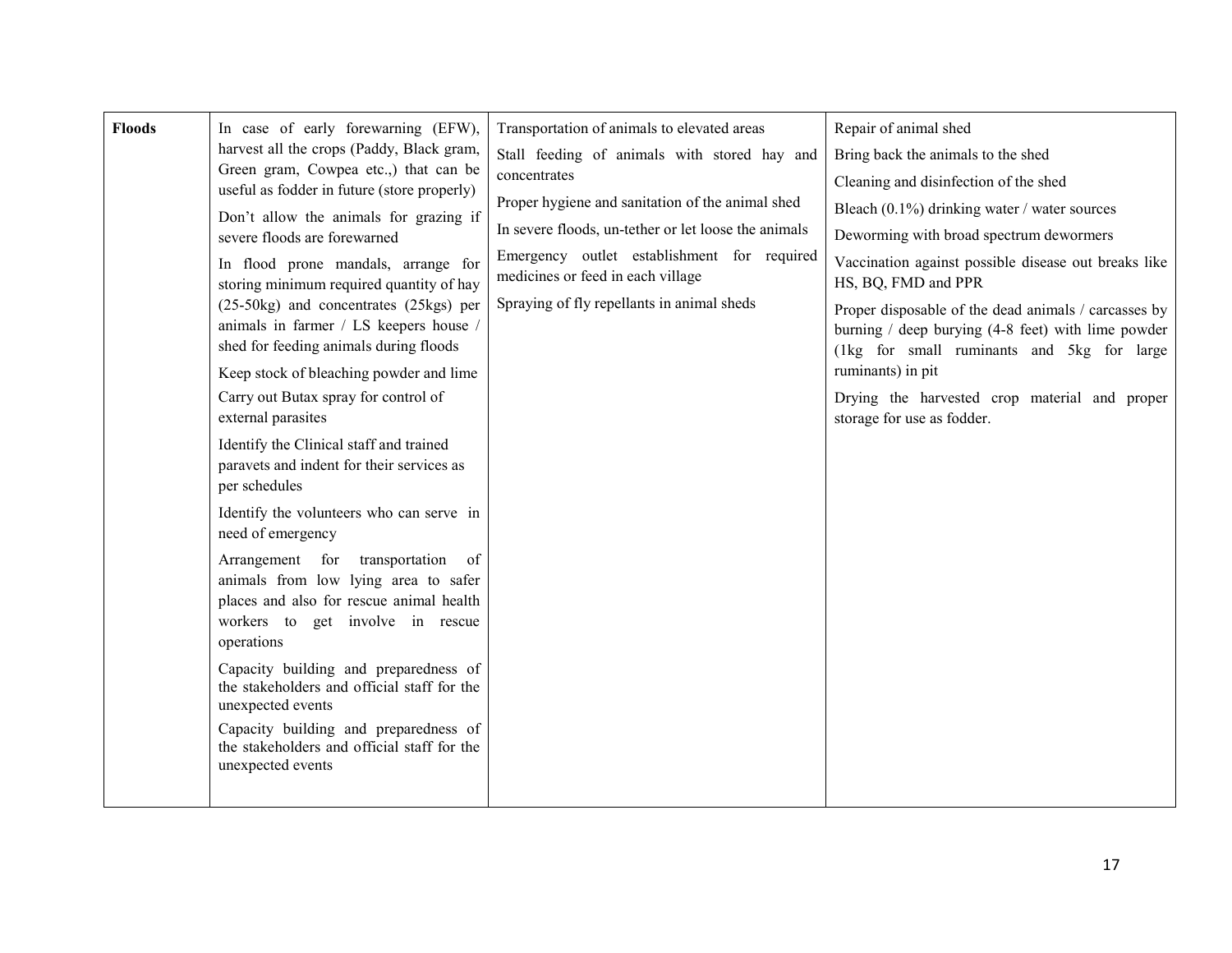| Cyclone<br>Heat & Cold<br>wave                    | Harvest all the possible wetted grain<br>(Paddy, Black gram, Green gram,<br>Cowpea etc.,) and use as animal feed.<br>Stock of anti-diarrheal drugs<br>and<br>electrolytes should be made available for<br>emergency transport<br>Don't allow the animals for grazing in<br>case of early forewarning (EFW) of<br>cyclone<br>Incase of EFW of severe cyclone, shift<br>the animals to safer places.<br>NA | Treatment of the sick, injured and affected animals<br>through arrangement of mobile emergency<br>veterinary hospitals / rescue animal health workers.<br>Diarrhea out break may happen. Health camps<br>should be organized<br>In severe cases un-tether or let loose the animals<br>Arrange transportation of highly productive<br>animals to safer place<br>Spraying of fly repellants in animal sheds for<br>control of mosquitoes | Repair of animal shed<br>Deworm the animals through mass camps<br>Vaccinate against possible disease out breaks like<br>HS, BQ, FMD and PPR<br>Proper dispose of the dead animals / carcasses by<br>burning / deep burying $(4-8$ feet) with lime powder<br>(1kg for small ruminants and 5kg for large<br>ruminants) in pit<br>Bleach / chlorinate $(0.1\%)$ drinking water or water<br>resources<br>Collect drowned crop material, dry it and store for<br>future use<br>Sowing of short duration fodder crops in unsown and<br>water logged areas when crops are damaged and no<br>chance to replant<br>Application of urea (20-25kg/ha) in the inundated<br>areas and CPR's to enhance the bio mass production. |
|---------------------------------------------------|----------------------------------------------------------------------------------------------------------------------------------------------------------------------------------------------------------------------------------------------------------------------------------------------------------------------------------------------------------------------------------------------------------|----------------------------------------------------------------------------------------------------------------------------------------------------------------------------------------------------------------------------------------------------------------------------------------------------------------------------------------------------------------------------------------------------------------------------------------|--------------------------------------------------------------------------------------------------------------------------------------------------------------------------------------------------------------------------------------------------------------------------------------------------------------------------------------------------------------------------------------------------------------------------------------------------------------------------------------------------------------------------------------------------------------------------------------------------------------------------------------------------------------------------------------------------------------------|
| <b>Health</b> and<br><b>Disease</b><br>management | List out the endemic diseases (species<br>wise) in that district<br>Procure and stock emergency medicines<br>and vaccines for important endemic<br>diseases of the area<br>All the stock must be immunized for<br>endemic diseases of the area<br>Surveillance and disease monitoring<br>network to be established at Joint<br>Director (Animal Husbandry) office in<br>the district                     | Constitution of Rapid Action Veterinary Force<br>Performing ring vaccination (8 km radius) in case<br>of any outbreak<br>Restricting movement of livestock in case of any<br>epidemic<br>Rescue of sick and injured animals and their<br>treatment Rescue of sick and injured animals and<br>their treatment                                                                                                                           | Conducting mass animal health camps<br>Conducting fertility camps<br>Mass deworming camps                                                                                                                                                                                                                                                                                                                                                                                                                                                                                                                                                                                                                          |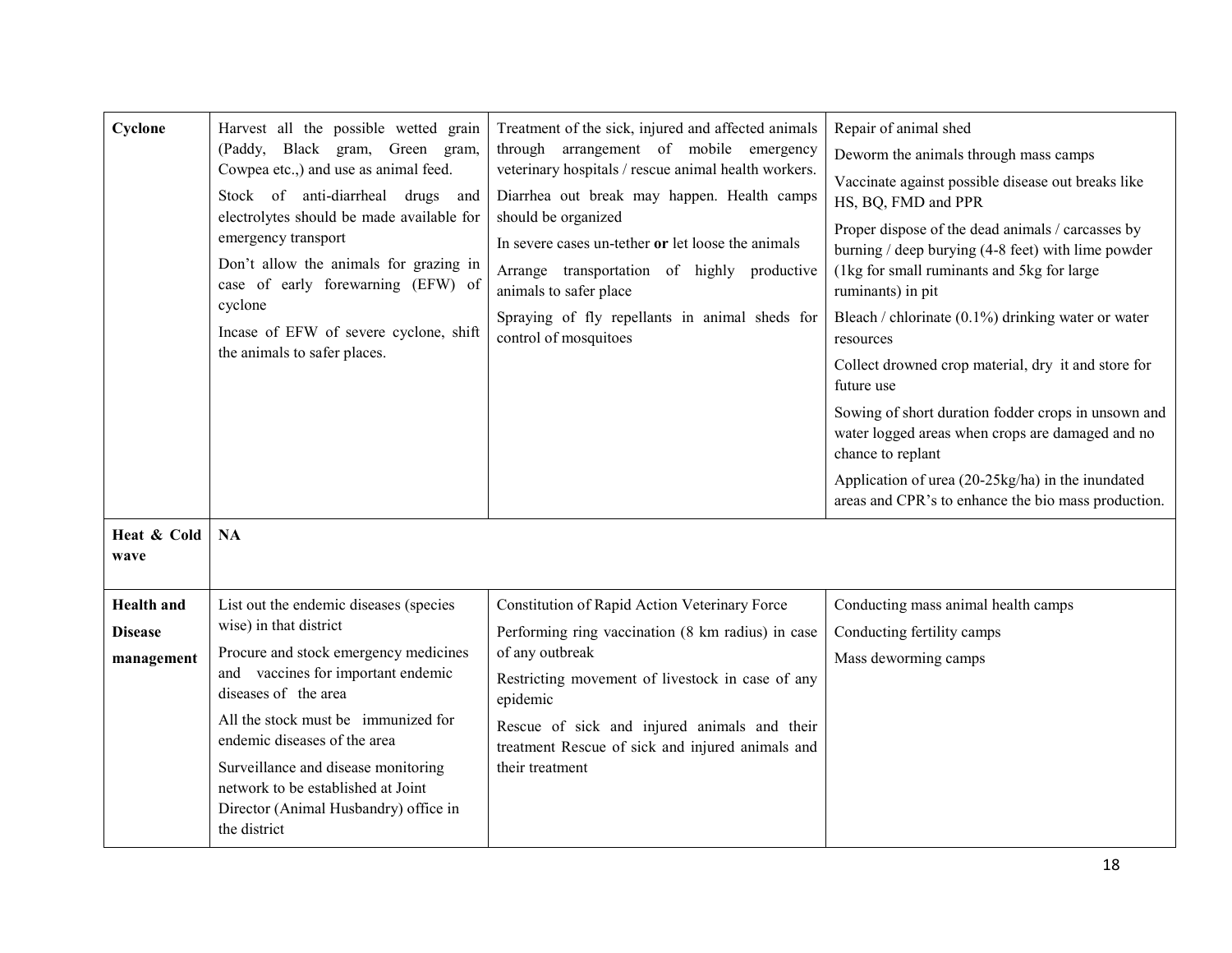| <b>Drinking</b><br>water | Identification of water resources<br>Rain water harvesting and create water<br>bodies/watering points (when water is<br>scarce use only as drinking water for<br>animals) | wallowing<br>Restrict<br>bodies/resources   | animals<br>of | water<br>in | Bleach $(0.1\%)$ drinking water / water sources<br>Provide clean drinking water                              |
|--------------------------|---------------------------------------------------------------------------------------------------------------------------------------------------------------------------|---------------------------------------------|---------------|-------------|--------------------------------------------------------------------------------------------------------------|
| <b>Insurance</b>         | Encouraging insurance of livestock                                                                                                                                        | Listing out the details of the dead animals |               |             | Submission for insurance claim<br>availing<br>and<br>insurance benefit<br>Purchase of new productive animals |

#### 2.5.2. Poultry

|                               | <b>Suggested contingency measures</b>                                        |                                                                                                          |                                                                                                                  |  |  |
|-------------------------------|------------------------------------------------------------------------------|----------------------------------------------------------------------------------------------------------|------------------------------------------------------------------------------------------------------------------|--|--|
|                               | <b>Before the event</b>                                                      | During the event                                                                                         | After the event                                                                                                  |  |  |
| <b>Drought</b>                |                                                                              |                                                                                                          |                                                                                                                  |  |  |
| Shortage of feed ingredients  | Storing of house hold grain like<br>maize, broken rice etc, in to use        | Supplementation only for productive birds<br>with house hold grain                                       | Supplementation to all survived birds                                                                            |  |  |
|                               | as feed in case of severe drought                                            | Supplementation of shell grit (calcium) for<br>laying birds                                              |                                                                                                                  |  |  |
|                               |                                                                              | Culling of weak birds                                                                                    |                                                                                                                  |  |  |
| Drinking water                |                                                                              | Use water sanitizers or offer cool hygienic<br>drinking water                                            |                                                                                                                  |  |  |
| Health and disease management | Culling of sick birds.<br>Deworming and<br>vaccination<br>against RD and IBD | Mixing of Vit. A, D, E, K and B-complex<br>including vit C in drinking water (5ml in one<br>litre water) | Hygienic and sanitation of poultry house<br>Disposal of dead birds by burning<br>burying with lime powder in pit |  |  |
| <b>Floods</b>                 |                                                                              |                                                                                                          |                                                                                                                  |  |  |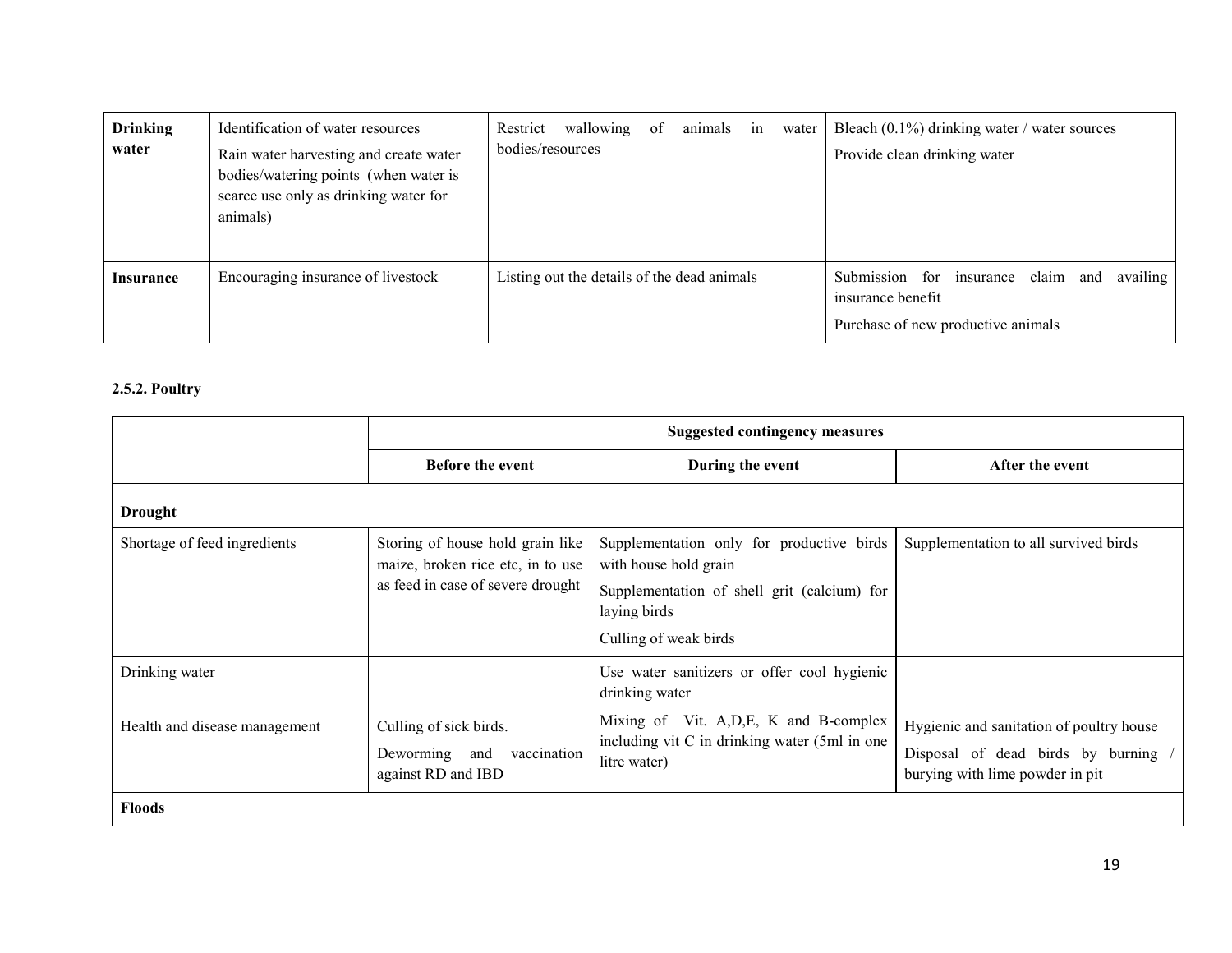| Shortage of feed ingredients  | In case of early forewarning of<br>floods, shift the birds to safer<br>place<br>Storing of house hold grain like<br>maize, broken rice, bajra etc,               | Use stored feed as supplement<br>Don't allow for scavenging<br>Culling of weak birds                                                                                                                                                 | Routine practices are followed<br>Deworming and vaccination against RD                                                                                                                                                                                                   |
|-------------------------------|------------------------------------------------------------------------------------------------------------------------------------------------------------------|--------------------------------------------------------------------------------------------------------------------------------------------------------------------------------------------------------------------------------------|--------------------------------------------------------------------------------------------------------------------------------------------------------------------------------------------------------------------------------------------------------------------------|
| Drinking water                |                                                                                                                                                                  | Use water sanitizers or offer cool hygienic<br>drinking water                                                                                                                                                                        |                                                                                                                                                                                                                                                                          |
| Health and disease management | In case of EFW, add antibiotic<br>powder<br>(Terramycin/Ampicilline/<br>Ampiclox etc., 10g in one litre)<br>in drinking water to prevent any<br>disease outbreak | Prevent water logging surrounding the sheds<br>through proper drainage facility<br>Assure supply of electricity by generator or<br>solar energy or biogas<br>Sprinkle lime powder to prevent ammonia<br>accumulation due to dampness | Sanitation of poultry house<br>Treatment of affected birds Disposal of<br>dead birds by burning / burying with line<br>powder in pit<br>Disposal of poultry manure to prevent<br>protozoal problem<br>Supplementation of coccidiostats in feed<br>Vaccination against RD |
| Cyclone                       |                                                                                                                                                                  |                                                                                                                                                                                                                                      |                                                                                                                                                                                                                                                                          |
| Shortage of feed ingredients  | In case of EFW, shift the birds<br>to safer place<br>Storing of house hold grain like<br>maize, broken rice, bajra etc,<br>Culling of weak birds                 | Use stored feed as supplement<br>Don't allow for scavenging<br>Protect from thunder storms                                                                                                                                           | Routine practices are followed                                                                                                                                                                                                                                           |
| Drinking water                |                                                                                                                                                                  | Use water sanitizers or offer cool drinking<br>water                                                                                                                                                                                 |                                                                                                                                                                                                                                                                          |
| Health and disease management | In case of EFW, add antibiotic<br>powder in drinking water to<br>prevent any disease outbreak                                                                    | Sanitation of poultry house<br>Treatment of affected birds<br>Prevent water logging surrounding the sheds<br>Assure supply of electricity                                                                                            | Disposal of dead birds by burning / deep<br>burying with lime powder in pit<br>Disposal of poultry manure to prevent<br>protozoal problem                                                                                                                                |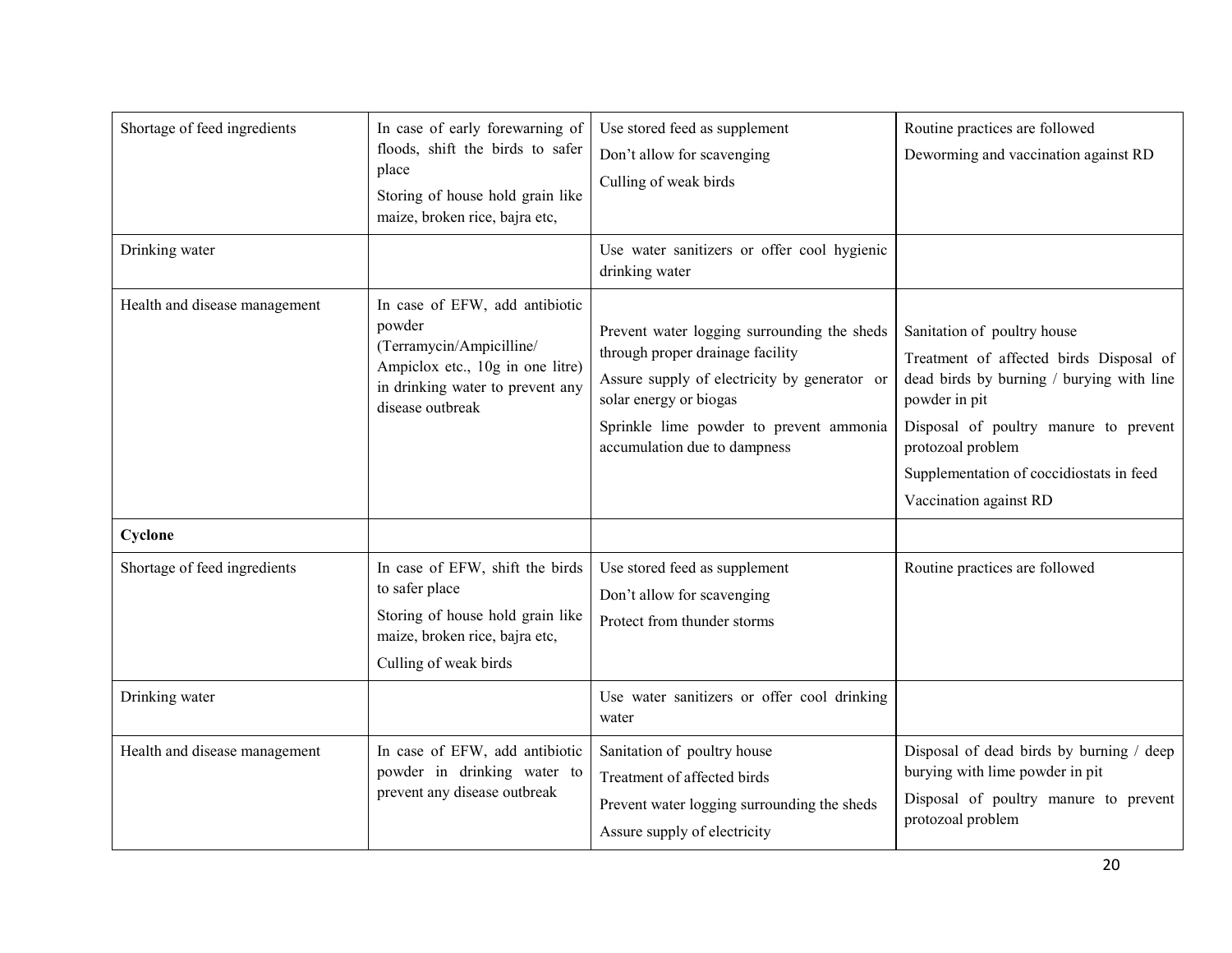|                  |    | Sprinkle lime powder (5-10g per square feet) Supplementation of coccidiostats in feed<br>  to prevent ammonia accumulation due to   Vaccination against Ranikhet Disease<br>dampness | (0.5ml S/c) |  |
|------------------|----|--------------------------------------------------------------------------------------------------------------------------------------------------------------------------------------|-------------|--|
| Heat & Cold wave | NA |                                                                                                                                                                                      |             |  |

#### 2.5.2Fisheries

#### Condition: Drought (Inland)

|                                                         |                                                                            | <b>Suggested Contingency Measures</b>                                                     |                                                       |                                                       |
|---------------------------------------------------------|----------------------------------------------------------------------------|-------------------------------------------------------------------------------------------|-------------------------------------------------------|-------------------------------------------------------|
| Particulars                                             | Before the event                                                           | During the event                                                                          | After the event                                       | Convergence/linkages with ongoing<br>programs, if any |
| Shallow water depth due to insufficient<br>rains/inflow | Not allow to use the water for Not allow to use the water<br>other purpose |                                                                                           |                                                       |                                                       |
| Changes in water quality                                | Harvest all the fishes and<br>dispose                                      | Chemically treat the water<br>according to the need<br>Harvest all the fishes and dispose | Remove old<br>water and refill<br>with fresh<br>water |                                                       |

#### Fisheries

#### Condition: Drought (Aquaculture)

|                                                                                       |                                    | <b>Suggested Contingency Measures</b> |                 |                                                       |  |
|---------------------------------------------------------------------------------------|------------------------------------|---------------------------------------|-----------------|-------------------------------------------------------|--|
| Particulars                                                                           | Before the event                   | During the event                      | After the event | Convergence/linkages with ongoing<br>programs, if any |  |
| Shallow water in ponds due to insufficient Not allow to use the water<br>rains/inflow | from the pond for other<br>purpose | Recycling of existing pond water      |                 |                                                       |  |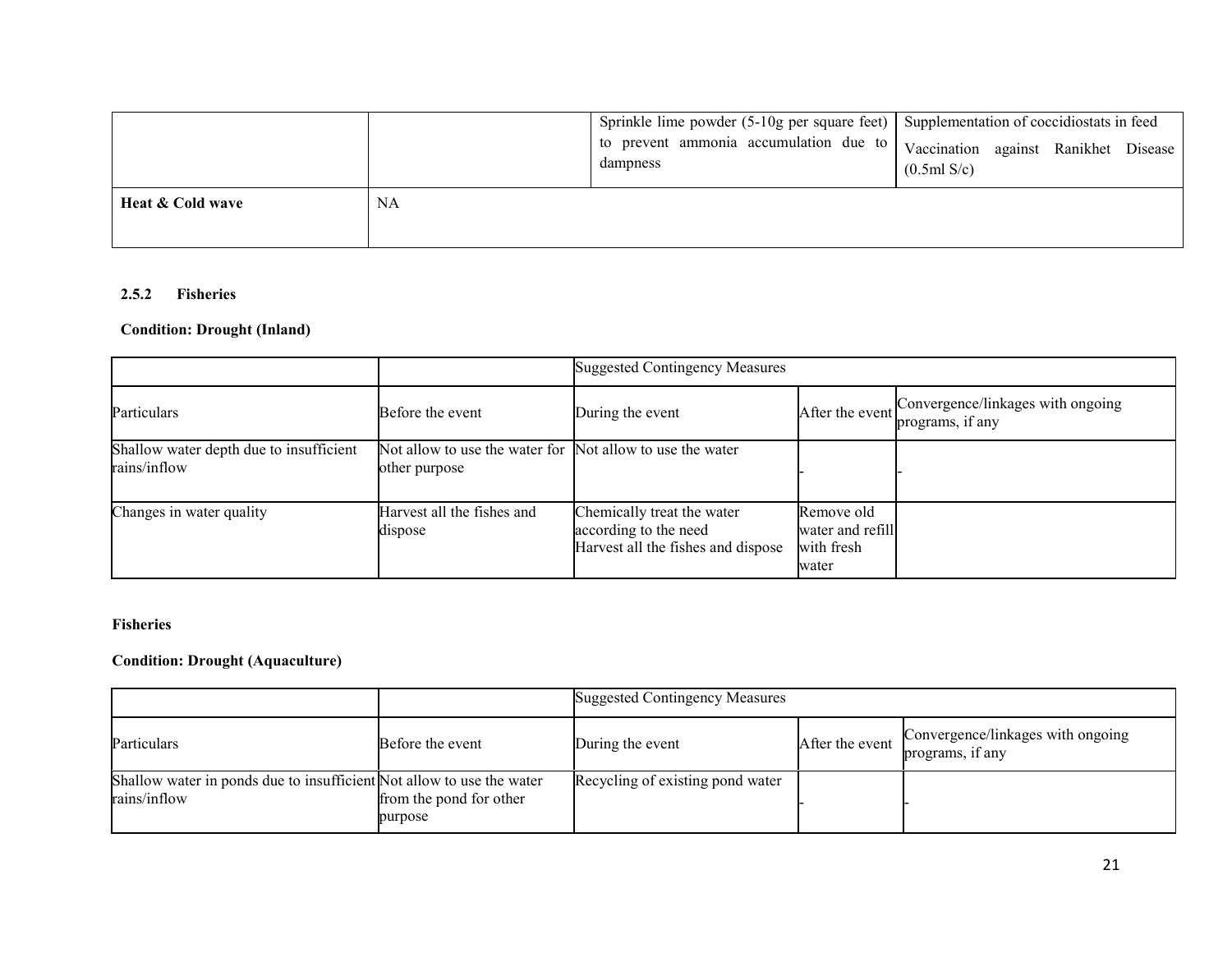| limpact of salt load build up in ponds | ∼.<br>Dilution with fresh water | Dilution with fresh water |  |
|----------------------------------------|---------------------------------|---------------------------|--|
| change in water quality                |                                 |                           |  |
|                                        |                                 |                           |  |

#### Fisheries

#### Condition: Floods (Aquaculture)

|                                                                                     |                                                                                          | <b>Suggested Contingency Measures</b>                               |                                           |                                                       |
|-------------------------------------------------------------------------------------|------------------------------------------------------------------------------------------|---------------------------------------------------------------------|-------------------------------------------|-------------------------------------------------------|
| Particulars                                                                         | Before the event                                                                         | During the event                                                    | After the event                           | Convergence/linkages with<br>ongoing programs, if any |
| Inundation with flood water                                                         | Provide proper drainage<br>Increase the height of pond dykes Increase the height of pond | Provide proper drainage<br>dykes                                    |                                           |                                                       |
| Water continuation and changes in water<br>quality                                  | Safe diversion of water ways                                                             | Safe diversion of water ways                                        | Treat the water with suitable<br>measures |                                                       |
| Health and diseases                                                                 | Liming                                                                                   |                                                                     | Treat the water with suitable<br>measures |                                                       |
| Loss of stock and inputs (feed, chemicals Cover the net at the outlet point<br>etc) | Increase the height of pond dykes point                                                  | Cover the net at the outlet<br>Increase the height of pond<br>dykes |                                           |                                                       |
| Infrastructure damage (pumps, aerators,<br>huts etc)                                | Remove pumps and aerators<br>Construct the huts at elevated<br>places                    | Remove pumps and aerators                                           | Reinstall pumps and aerators              |                                                       |

#### Fisheries

#### Condition: Cyclones (Aquaculture)

|             |                  | <b>Suggested Contingency Measures</b> |                 |                                                       |
|-------------|------------------|---------------------------------------|-----------------|-------------------------------------------------------|
| Particulars | Before the event | During the event                      | After the event | Convergence/linkages with ongoing<br>programs, if any |